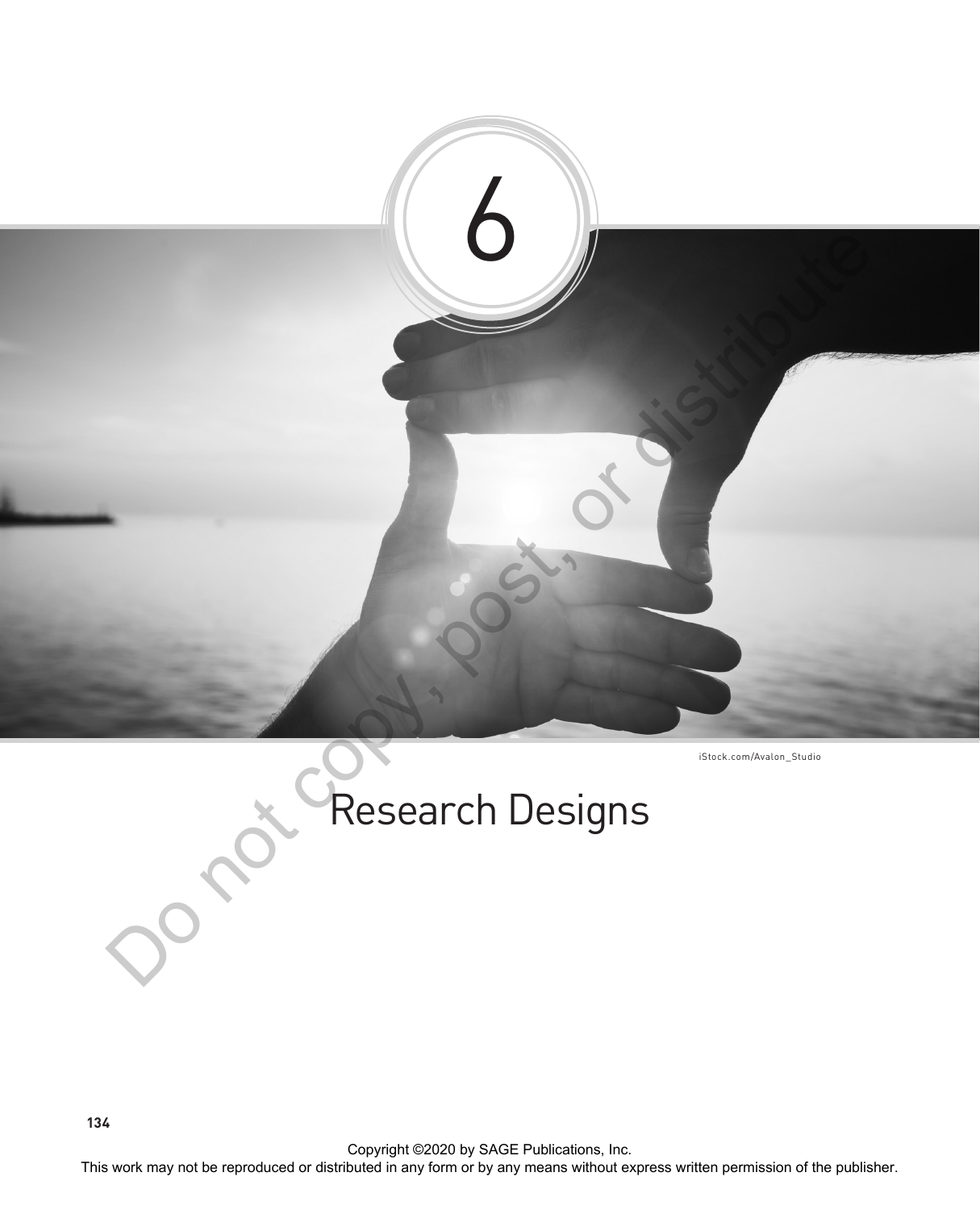# **Chapter Outline**

Overview Learning Objectives Observational Designs Cross-sectional Designs Longitudinal Designs Causal Designs Nonexperimental Designs Experimental Designs Quasi-experimental Designs Design Variations Key Points

# **Learning Objectives**

After studying Chapter 6, the reader should be able to:

- Distinguish between observational and causal research designs
- Classify causal research designs as nonexperimental, experimental, or quasiexperimental
- Draw and interpret a research design diagram
- Assess strengths and weaknesses of a research design
- Apply design variations to enhance validity and efficiency

# **Overview**

Research is conducted for many purposes, such as

- describing one or more populations at a particular point in time,
- exploring relationships among variables,
- identifying factors that account for differences across populations,
- monitoring stability/change within and across populations over time, and
- assessing causal relationships to evaluate the impact of interventions.

Moreover, factors such as the types of research participants, timing, conditions, key variables, and resources vary widely across studies. Typically, it is not adequate simply to plan a study by choosing from a menu of designs in a book or an online source. A research design often must be custom-fit to a study's purpose and circumstances. The way a design is structured and implemented directly influences the validity of results. Therefore, it is essential to understand how to combine, modify, and deploy design most effectively. This work may not be reproduced or distributed in any form or by any means without express with a publisher or distributed in any form or by any means without express with the publisher or distributed in any means were co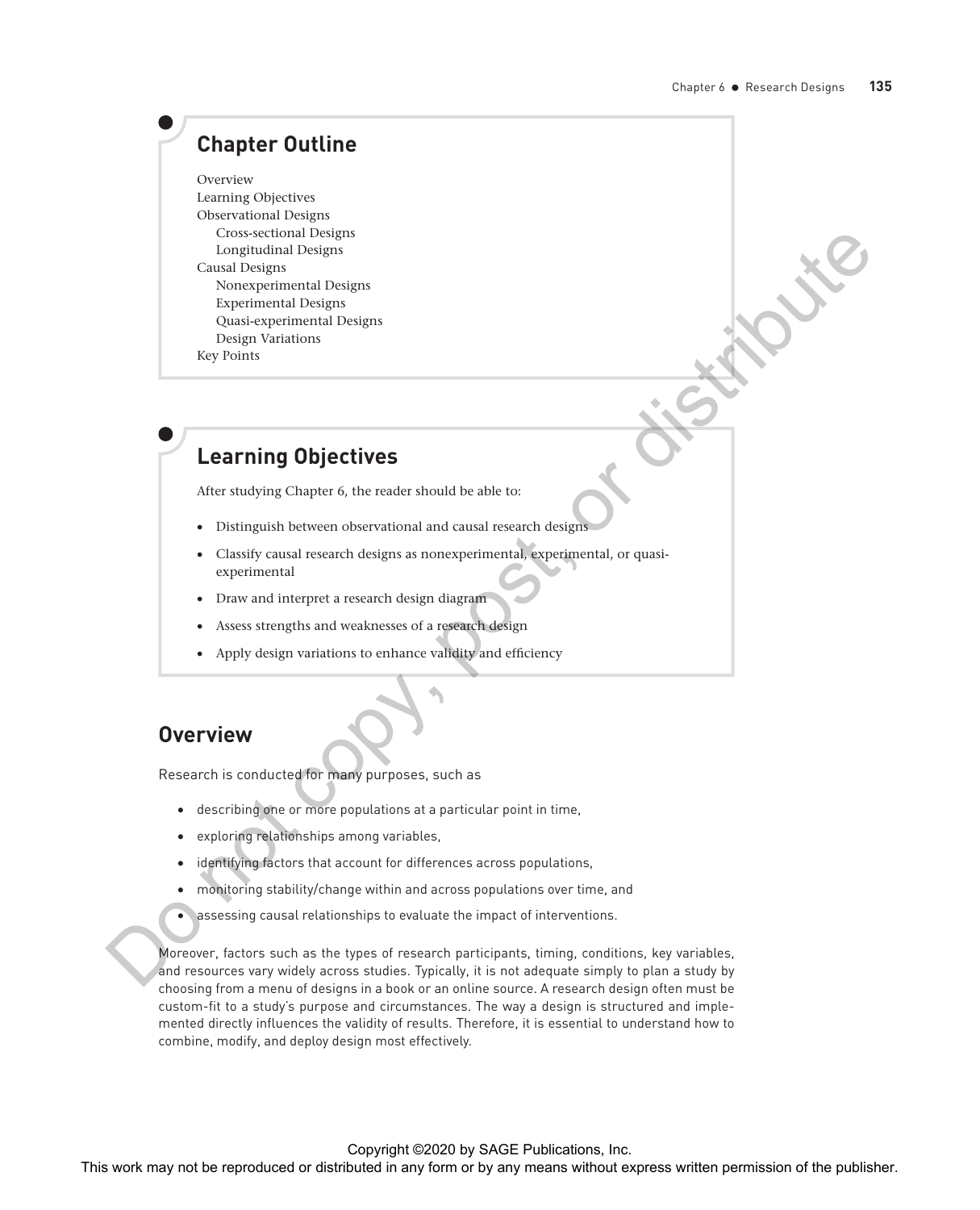# **Observational Designs**

Observational designs are used to observe populations under prevailing conditions to describe key characteristics and relationships. They are not appropriate for assessing causality because they do not involve introducing or modifying a treatment. Thus, observational design diagrams do not include an "X" symbol. The designs may include one or more populations, and one or more observation points. Observations may be compared across populations and/or within populations over time. When an observational design includes more than one group, participants are not randomly assigned to groups. They

# **Key Concept**

*Observational designs observe populations under prevailing conditions.*

are studied as representatives of the populations of which they already are members. A major concern about validity of observational designs is how well participants represent the target population(s). Random sampling procedures (Chapter 7) generally provide the most representative and trustworthy samples.

# **Cross-sectional Designs**

Cross-sectional designs collect data from or about one or more populations at one observation point (O). Although the primary focus of most cross-sectional studies is to measure participants' current status on variables such as health knowledge and beliefs, and healthrelated behaviors, they may collect retrospective measures, such as health history and past behavior, as well.

Box 6.1 depicts the one-group cross-sectional design, which is the most common observational design. To indicate whether participants are selected as a random or nonrandom sample, the symbols "RS" and "NR," respectively, may be inserted to the left of the observation point. Thus, the design would be represented as "RS O." Another option is to insert a time-frame label above the observation point to indicate when data are collected. Examples of research questions that might be addressed using a cross-sectional design are as follows:

- What proportion of the children under age 6 in the Uptown community currently are not up-to-date on their immunization schedule?
- What is the current knowledge about risk factors for heart disease among African American men age 40 and older in the North Lawndale community?

# **BOX 6.1: ONE-GROUP CROSS-SECTIONAL DESIGN**

O

The one-group cross-sectional design often is referred to as a *survey design*, which is an unfortunate misnomer for three reasons. First, although survey methods (Chapter 12) often are employed with this design, a survey itself is not a research design. A survey is a *method* for collecting data through self-reports in a standardized format. Second, the application of survey methods is not restricted to a cross-sectional design. Third, data for a cross-sectional design may be collected by methods other than a survey, such as focus groups, unstructured interviews, nonparticipant observation, and records review. The control or the repression of the rest of the reproduced or distributed in any means when the reproduced in any means with a stributed in any means with the rest or the publisher. The copy and the rest or the publisher

A multiple-group cross-sectional design collects data from two or more populations at the same observation point to make comparisons across populations. Box 6.2 depicts an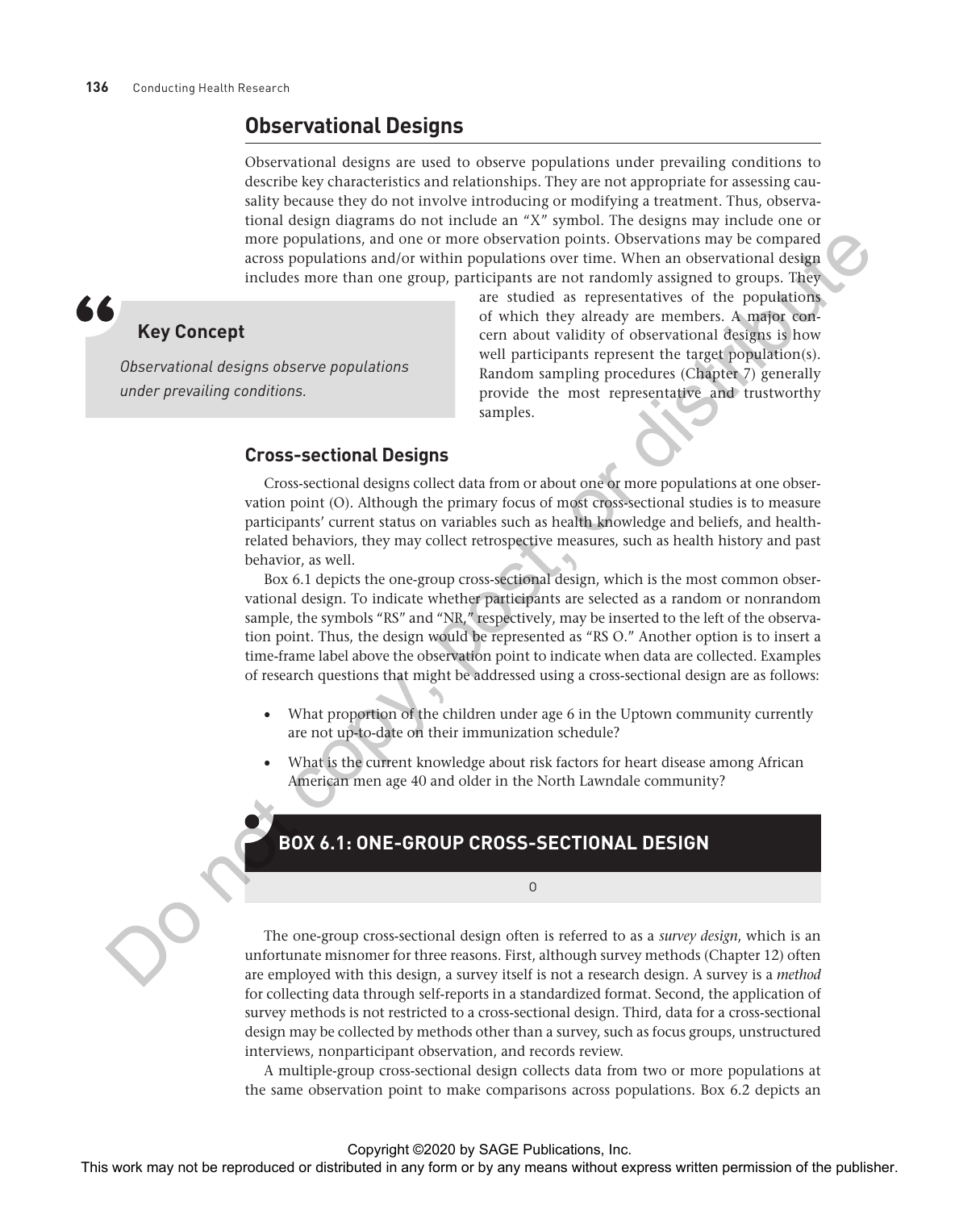example that includes three groups/populations. The dashed horizontal line indicates participants are from different groups/populations.

| BOX 6.2: MULTIPLE-GROUP CROSS-SECTIONAL DESIGN |  |
|------------------------------------------------|--|
|                                                |  |
|                                                |  |
| Ω                                              |  |
|                                                |  |
|                                                |  |

### **Longitudinal Designs**

# Trend study (sequential cross-sectional design)

|                                                        | 0                                                                                                                                                                                                                                                                                                                                                                                                                                                                                                                                                                                                                                                                       |             |  |
|--------------------------------------------------------|-------------------------------------------------------------------------------------------------------------------------------------------------------------------------------------------------------------------------------------------------------------------------------------------------------------------------------------------------------------------------------------------------------------------------------------------------------------------------------------------------------------------------------------------------------------------------------------------------------------------------------------------------------------------------|-------------|--|
|                                                        |                                                                                                                                                                                                                                                                                                                                                                                                                                                                                                                                                                                                                                                                         |             |  |
|                                                        | $\mathsf{O}$                                                                                                                                                                                                                                                                                                                                                                                                                                                                                                                                                                                                                                                            |             |  |
|                                                        | $\mathsf{O}$                                                                                                                                                                                                                                                                                                                                                                                                                                                                                                                                                                                                                                                            |             |  |
|                                                        |                                                                                                                                                                                                                                                                                                                                                                                                                                                                                                                                                                                                                                                                         |             |  |
| <b>Longitudinal Designs</b>                            |                                                                                                                                                                                                                                                                                                                                                                                                                                                                                                                                                                                                                                                                         |             |  |
| time-consuming, and logistically challenging.          | Longitudinal designs involve collecting data from or about one or more populations at<br>multiple observation points, typically called "waves." They are employed to study varia-<br>tion in variables and relationships under prevailing conditions over a specific time period.<br>Although it is not essential, typically observation intervals are equal, such as every six<br>months or annually. The expected rate of change for key variables is the primary factor that<br>determines observation points. When change is expected to occur more often, observation<br>intervals should be relatively short, and vice versa. Longitudinal designs are expensive, |             |  |
|                                                        | Trend study (sequential cross-sectional design)                                                                                                                                                                                                                                                                                                                                                                                                                                                                                                                                                                                                                         |             |  |
| be addressed using a trend study design is as follows: | A trend study design, depicted in Box 6.3, is used to monitor a population over time<br>and obtain up-to-date profiles regarding certain characteristics, such as health status and<br>health behaviors. Such data are useful for identifying emerging health problems and track-<br>ing progress toward health policy objectives. An example of a research question that might                                                                                                                                                                                                                                                                                         |             |  |
|                                                        | Over the next five years, will the proportion of women aged 20-25 who regularly<br>smoke cigarettes decrease, stay about the same, or increase?                                                                                                                                                                                                                                                                                                                                                                                                                                                                                                                         |             |  |
|                                                        | A trend study design comprises a series of cross-sectional studies with separate samples<br>selected from the same population at each observation point. In most cases, samples are                                                                                                                                                                                                                                                                                                                                                                                                                                                                                     |             |  |
| <b>BOX 6.3: TREND STUDY DESIGN</b>                     |                                                                                                                                                                                                                                                                                                                                                                                                                                                                                                                                                                                                                                                                         |             |  |
| Wave 1                                                 | <b>Wave 2</b>                                                                                                                                                                                                                                                                                                                                                                                                                                                                                                                                                                                                                                                           | Wave 3      |  |
| $\overline{0}$                                         |                                                                                                                                                                                                                                                                                                                                                                                                                                                                                                                                                                                                                                                                         |             |  |
|                                                        | $\mathsf{O}$                                                                                                                                                                                                                                                                                                                                                                                                                                                                                                                                                                                                                                                            |             |  |
|                                                        |                                                                                                                                                                                                                                                                                                                                                                                                                                                                                                                                                                                                                                                                         | $\mathsf 0$ |  |
|                                                        |                                                                                                                                                                                                                                                                                                                                                                                                                                                                                                                                                                                                                                                                         |             |  |
| Note: Waves may also be identified by date.            |                                                                                                                                                                                                                                                                                                                                                                                                                                                                                                                                                                                                                                                                         |             |  |
|                                                        | Copyright ©2020 by SAGE Publications, Inc.                                                                                                                                                                                                                                                                                                                                                                                                                                                                                                                                                                                                                              |             |  |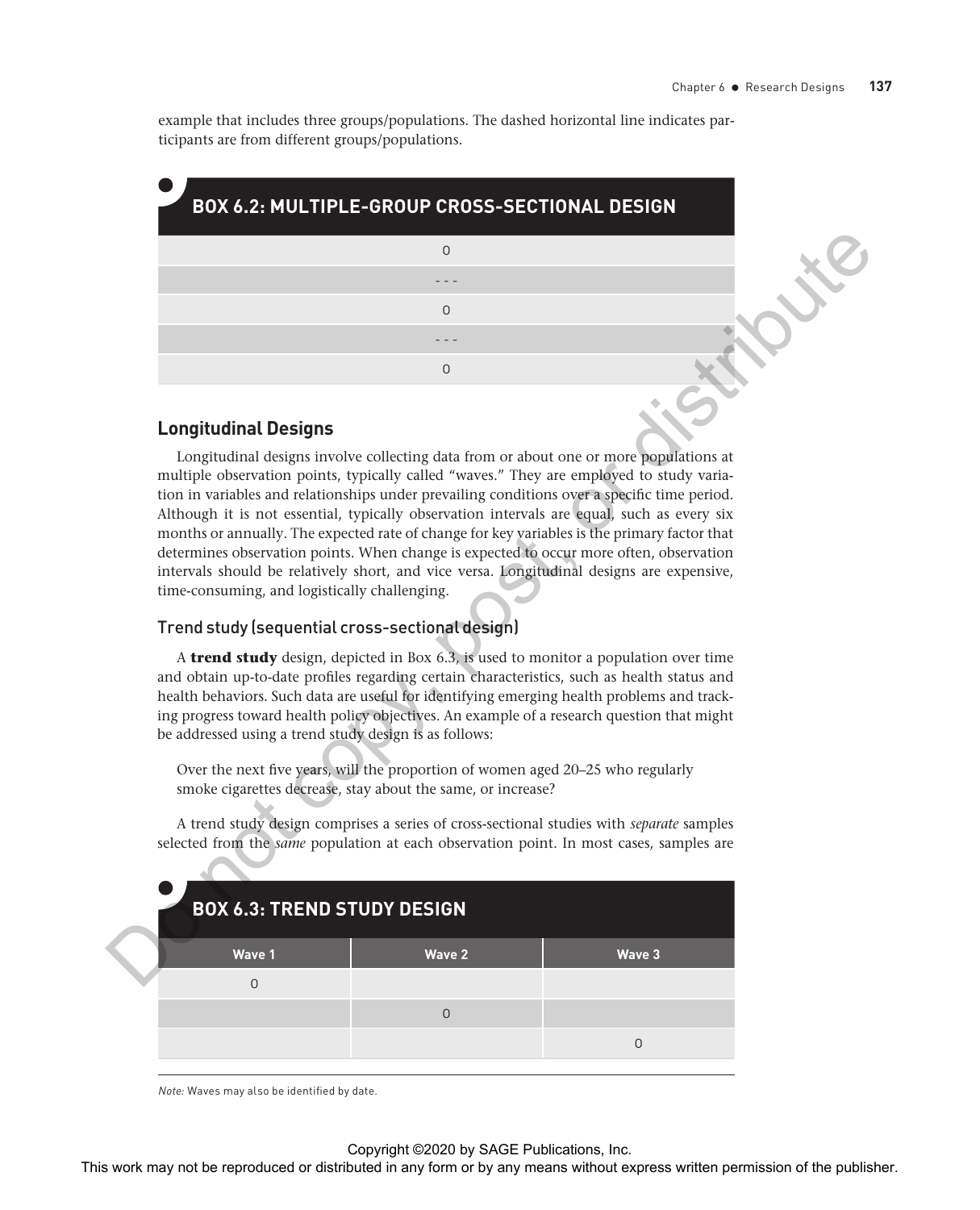selected randomly, which generally is the preferred method. The key feature of this design is that selecting a new sample at each wave adjusts for changes in population composition between waves, such as becoming younger or older overall, owing to some members leaving it (e.g., out-migration or death) and others entering it (e.g., in-migration or birth). By collecting data from separate samples, the results are not vulnerable to attrition bias or a testing effect (Chapter 5). However, strategies should be employed to avoid an instrumentation effect.

Box 6.4 presents an example of a trend study.

# **BOX 6.4: EXAMPLE OF A TREND STUDY** U.S. NATIONAL HEALTH INTERVIEW SURVEY

The National Health Interview Survey (NHIS) has been conducted annually since 1957 by the Centers for Disease Control and Prevention to monitor the health of the U.S. civilian noninstitutionalized population on a broad range of health-related topics. The surveys are conducted by trained interviewers during in-person household interviews (Chapter 12). Information is collected continuously throughout each year about approximately 87,500 individuals of all ages, from approximately 35,000 households. The data track changes in health status, health behaviors, and health care utilization. Results are analyzed to identify health trends, evaluate health policies and programs, and monitor progress toward achieving national health objectives.

*Source:* Centers for Disease Control and Prevention. (2018e). *National Health Interview Survey.* Retrieved from https://www.cdc.gov/nchs/nhis/index.htm

# Panel study

A panel study design comprises a series of observations from or about the *same* participants, called "the panel," at multiple points, as depicted in Box 6.5. Repeated observations of the same participants provide insight to the dynamics of change. For instance, while a trend study might indicate that the prevalence of engaging in regular physical activity has changed at the population level, it is difficult to specify the factors (e.g., demographic characteristics, health knowledge, and health beliefs) that might account for the change in different individuals who are observed at each point. However, panel data may be analyzed at the individual level, and the order of change among variables may be specified within the same individuals across observation points. For example, it might be observed that individuals whose knowledge changes at one point change their behavior at a subsequent point. The state of the repression of the representation of the representation of the reproduced or distributed in any form or by any means with  $\frac{1}{2}$  and the representation of the representation of the representation of the

| <b>BOX 6.5: PANEL STUDY DESIGN</b> |        |        |  |  |  |  |  |
|------------------------------------|--------|--------|--|--|--|--|--|
| Wave 1                             | Wave 2 | Wave 3 |  |  |  |  |  |
|                                    |        |        |  |  |  |  |  |

In particular, a panel design is useful for studying health issues over the life course as related to factors such as life events, technological developments, and policy changes.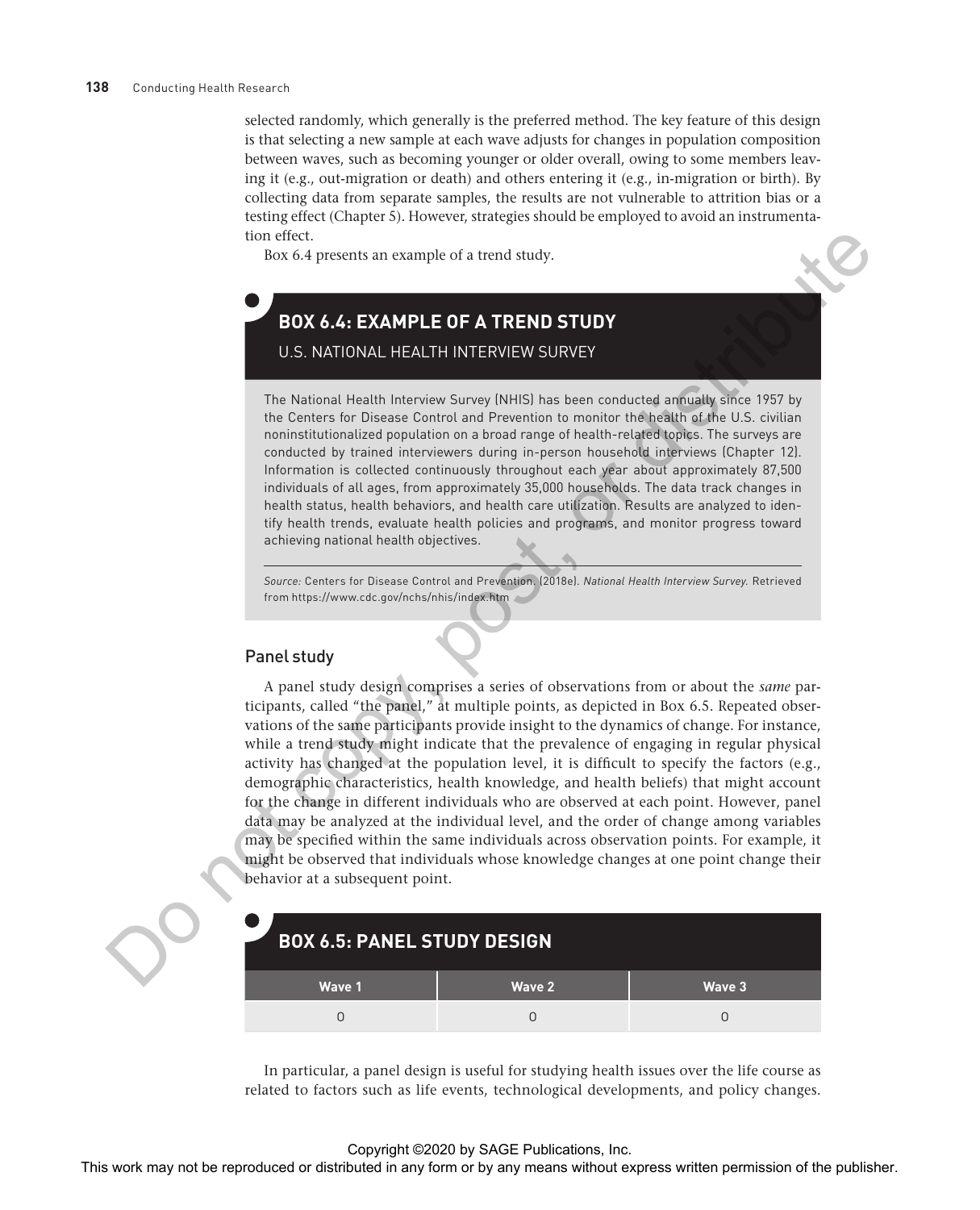An example of a research question that might be addressed using a panel study design is as follows:

How does internet use for obtaining health-related information vary over the course of a calendar year? (To investigate this question, the observation intervals might be monthly.)

By collecting repeated observations from the same individuals, differences across waves are not confounded with changes in population composition as they would be for a trend study. However, a panel increasingly is likely to become unrepresentative of the population owing to several factors. First, a basic panel study design does not adjust for changes in population composition. Second, even if the population is relatively stable, the panel will age. For example, suppose the mean (arithmetic average) age of both the population and a random sample (the panel) of adults is 35 at wave 1. Five years later, the panel's mean age would be 40 while the population's mean age still might be 35. Third, panel studies are highly vulnerable to attrition bias (Chapter 5) when individuals are asked to participate repeatedly in the same data collection activities. Moreover, loss of participants across waves presents analytical issues regarding missing data and reduces analytical power (Chapter 15). In addition to strategies described in Chapter 5 for addressing attrition, those issues may be addressed by refreshing a panel, which is called **"panel maintenance,"** whereby supplemental samples are selected to update a panel's representativeness and maintain analytical power (Stafford, 2010). Panel studies also may be influenced by testing effects, called **"panel conditioning,"** and instrumentation effects (Chapter 5). By collecting teperted or<br>between the range in proposition computed in any produced in any fiver<br>also that a may not be reproduced in a may mean the reproduced in any means when<br>the reproduced in any fiver permitted in a

Box 6.6 presents an example of a panel study.

# **BOX 6.6: EXAMPLE OF A PANEL STUDY**

NURSES' HEALTH STUDIES

The Nurses' Health Studies (NHS), initiated in 1976 and now in their third generation, have collected biennial data to repeatedly assess health and lifestyle factors from a total of more than 280,000 participants. In addition, data about special topics are collected from subgroups of participants. NHS began as a prospective cohort study of 121,700 married registered nurses. NHS II was launched in 1989 and enrolled 116,430 nurses; NHS3 began in 2010 and has ongoing enrollment (Bao et al., 2016). The range of lifestyle and health outcome data collected has increased over time. In addition to data collected by questionnaires, the study has collected biological specimens. Results have made significant contributions to health policy and practice, especially regarding chronic diseases in women.

*Source:* Nurses' Health Study. (2018). Retrieved from http://www.nurseshealthstudy.org/

# **CHECK YOUR UNDERSTANDING 6.1**

- Under what conditions and for what reasons would a *trend study* be preferred instead of a panel study?
- Under what conditions and for what reasons would a *panel study* be preferred instead of a trend study?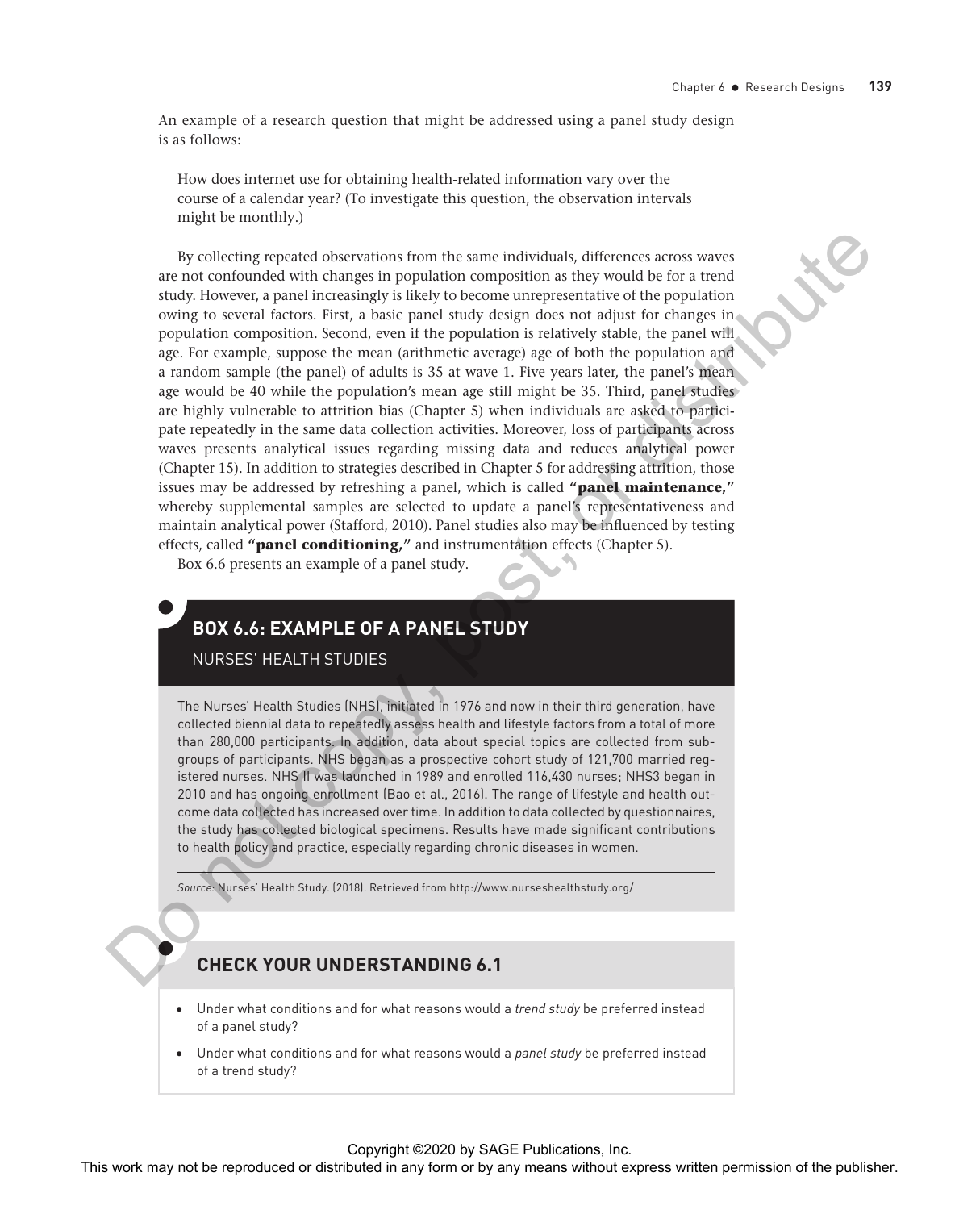# **Causal Designs**

Causal designs assess whether an independent variable (*treatment*) causes change in a dependent variable (*outcome*). This section presents three types of causal designs:

- Nonexperimental
- **Experimental**
- Quasi-experimental

Although nonexperimental designs are vulnerable to substantial internal validity threats, they are presented under the "Causal Designs" heading for two reasons.



# **Key Concept**

*Causal designs assess whether an independent variable (treatment) causes change in a dependent variable (outcome).* First, sometimes they are employed in practice settings, where employing an experimental or quasiexperimental design is not feasible. Second, understanding the limitations of nonexperimental designs provides insight to the advantages of experimental and quasi-experimental designs. In general, experimental designs are preferred for assessing causality. Quasi-experimental designs are employed in situations where random assignment to groups is not feasible.

# **Nonexperimental Designs**

A **nonexperimental design** (also called "preexperimental") does not include a control group, *or* it includes a control group without random assignment *and* without a pretest observation point. Typically, nonexperimental designs are employed in situations where it is not feasible to include a control group or when evaluating a program that already is under way and a pretest observation is not possible.

### One-group posttest-only design

Also called the "one-shot case study design," the one-group posttest-only design is depicted in Box 6.7. Although it appears similar to the cross-sectional observational design (Box 6.1), it differs in that it includes a treatment (X) that is followed by a posttest observation (O). For example, a college might require students during their first term to complete a web-based relationship abuse prevention course and then measure their knowledge, attitudes, and behavior related to that issue. For the representation of the representation of the reproduced or distributed in any with the reproduced or distributed in any means with the results of the results of the results of the publisher. (Apple the results of t

# **BOX 6.7: ONE-GROUP POSTTEST-ONLY DESIGN**

This design might be appealing because five of the seven design threats to internal validity (Chapter 5) do not apply, as summarized below:

- Nonequivalent groups—there is only one group.
- Attrition, testing, and instrumentation—there is only one observation point.
- Regression toward the norm—there is no pretest to select atypical participants.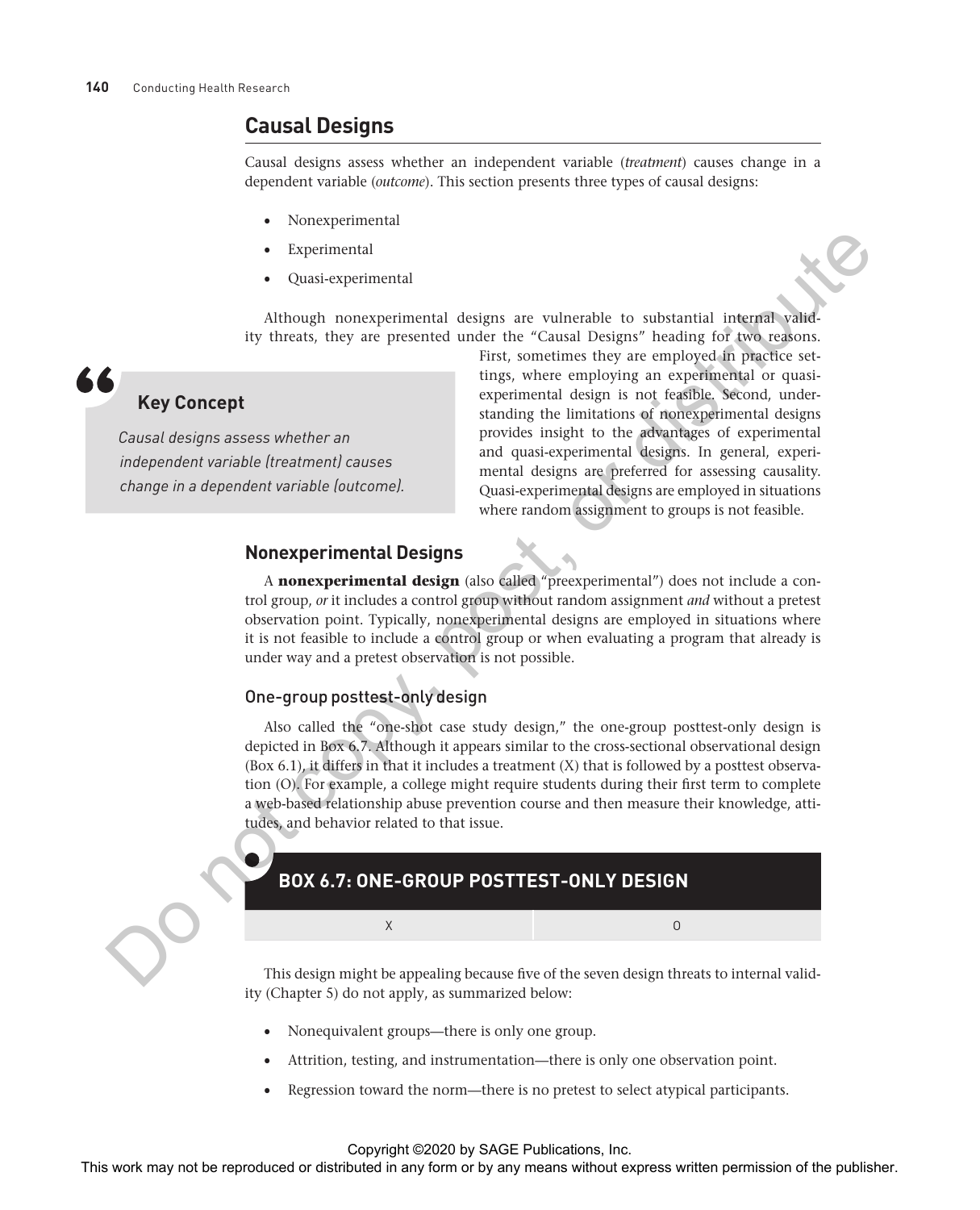However, the design does not include a pretest observation to assess whether there is a difference in participants' pretest versus posttest status. Also, it does not include a control group to simulate the counterfactual model (Chapter 5). Thus, this design provides no means to assess whether the treatment is effective. Moreover, it is vulnerable to history and maturation threats. For example, it would not be possible to know if students' knowledge, attitudes, or behavior changed after completing an abuse prevention course. If they generally score high on such factors at the posttest observation point, it would not be known whether their status is attributable to the course or a history or maturation effect, or if that was their status prior to taking the course and it did not change.

#### One-group pretest–posttest design

The one-group pretest–posttest design depicted in Box 6.8 adds a pretest observation to the one-group posttest-only design. The pretest enables assessing whether participants change regarding the dependent variable after being exposed to a treatment. When analyzing results for the one-group pretest–posttest design, participants are considered as serving as *their own controls*. The underlying logic is that the pretest observation provides an estimate of their posttest status under the counterfactual model, whereby they would not have been exposed to a treatment. That assumption is more tenable the shorter the pretest–posttest interval, during which results might be influenced by history, maturation, attrition, instrumentation, or regression toward the norm. However, as the pretest– posttest interval becomes shorter, the threat of a testing effect generally increases.



Comparing the one-group pretest–posttest design with the one-group posttest-only design provides a striking illustration of how a single modification may significantly impact a design's internal validity. Adding one design component, a pretest observation, enhances information about the treatment group's posttreatment change. However, it also increases the number of internal validity threats. First, the one-group posttest-only design still is vulnerable to history and maturation because there is no control group to assess potential change in absence of a treatment. Moreover, adding a pretest observation extends the study period, which may exacerbate the history and maturation threats. In addition, a pretest observation makes the design vulnerable to attrition, testing, and instrumentation. If participants are selected based on atypical pretest scores, the design may be vulnerable to regression toward the norm. Without a control group, the design is not vulnerable to a nonequivalent-groups threat. However, there is no reliable means for assessing the influence of the six other internal validity threats: We calculate the repression of the repression or distributed or distributed in any form or by any form or by any form or by any form or by any form or by any form or by any properties of the results are the results of t

#### **History**

- **Maturation**
- **Attrition**
- **Testing**
- **Instrumentation**
- Regression toward the norm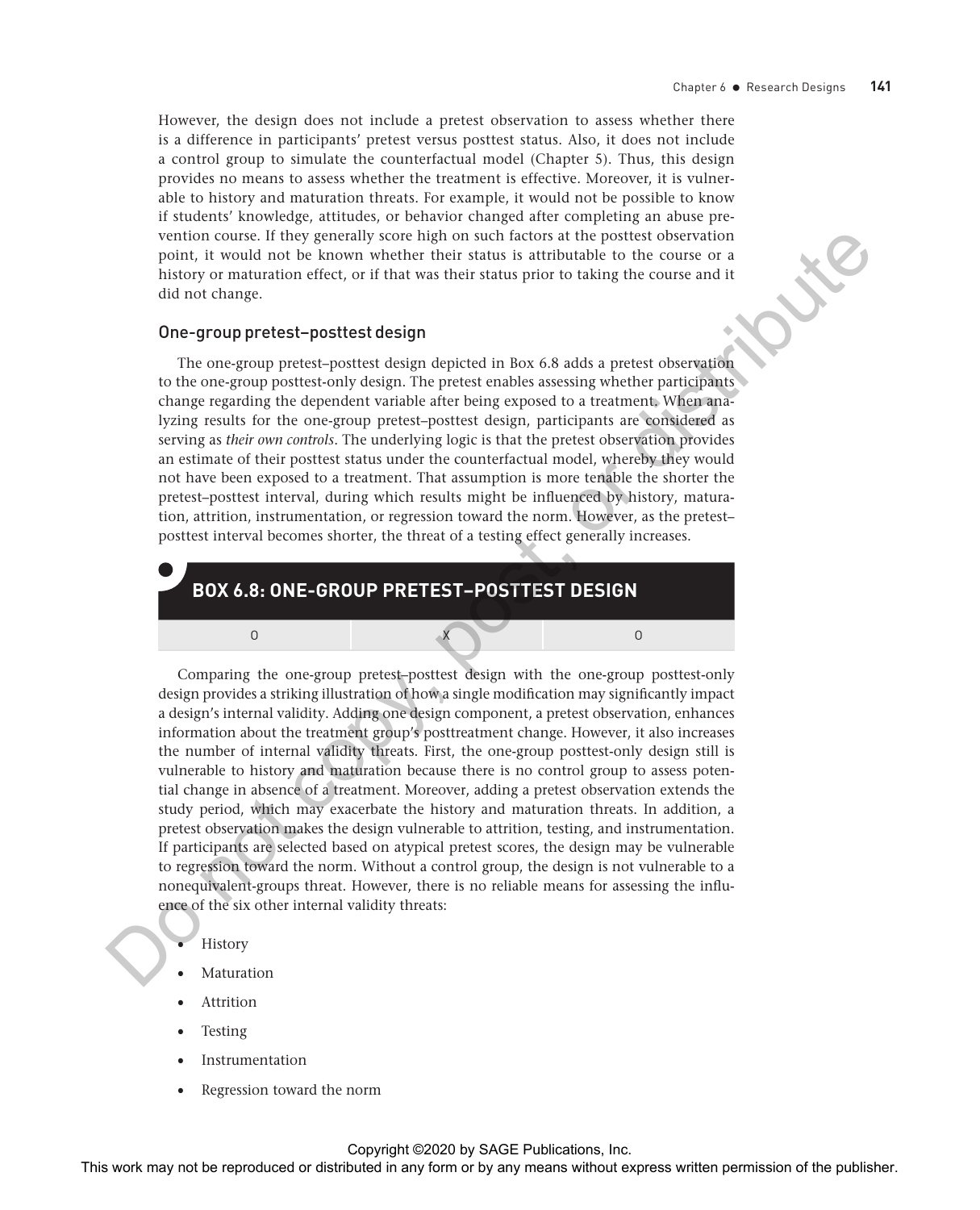#### **142** Conducting Health Research

It is important to be mindful that being *vulnerable* to an internal validity threat does not mean the threat necessarily influences a study's result. Nevertheless, if a threat cannot be ruled out, its potential impact always must be taken into consideration when interpreting a study's result.

#### Nonequivalent-groups posttest-only design

Box 6.9 depicts the nonequivalent-groups posttest-only design, also called the "staticgroup comparison design" and the "ex post facto design" (derived from Latin meaning "after the fact"). In contrast with the one-group posttest-only design, this design adds a control group without random assignment. The dashed horizontal line indicates participants are from different groups/populations or are different subsets of the same population. This design often compares intact groups selected based on similarity in their overall characteristics. For example, the control group for an evaluation of a relationship abuse prevention course might be students at a college where the course is not available, and that is similar in terms of factors such as student demographic characteristics and college size and location. However, without a pretest observation about relationship abuse knowledge, attitudes, and behavior, preexisting group differences on those variables could not be taken into account. Thus, it would not be possible to reliably attribute any posttest differences to treatment exposure. For Coleman and the reproduced or distributed in a method or distributed in any form or by any means with the reproduced or distributed in this distributed in any form or by any means with the reproduced in any form or by



The nonequivalent-groups posttest-only design is not vulnerable to attrition, testing, instrumentation, or regression to the norm because it includes only one observation point. Ironically, although the purpose for adding a control group is to assess the potential influence of history and maturation, that addition actually might exacerbate those threats. That could occur if the two groups do not experience and react to history and/or maturation factors similarly. Thus, as the design's name implies, nonequivalent groups is the main internal validity threat to this design.

# **CHECK YOUR UNDERSTANDING 6.2**

- The one-group pretest–posttest design may be viewed as adding a pretest observation point to the one-group posttest-only design. Explain how adding a pretest observation point
	- $\circ$  enhances the one-group pretest-posttest design in comparison with the one-group posttest-only design, and
	- $\circ$  introduces additional internal validity threats to the one-group pretest-posttest design. Be specific about which internal validity threats are introduced, and explain why.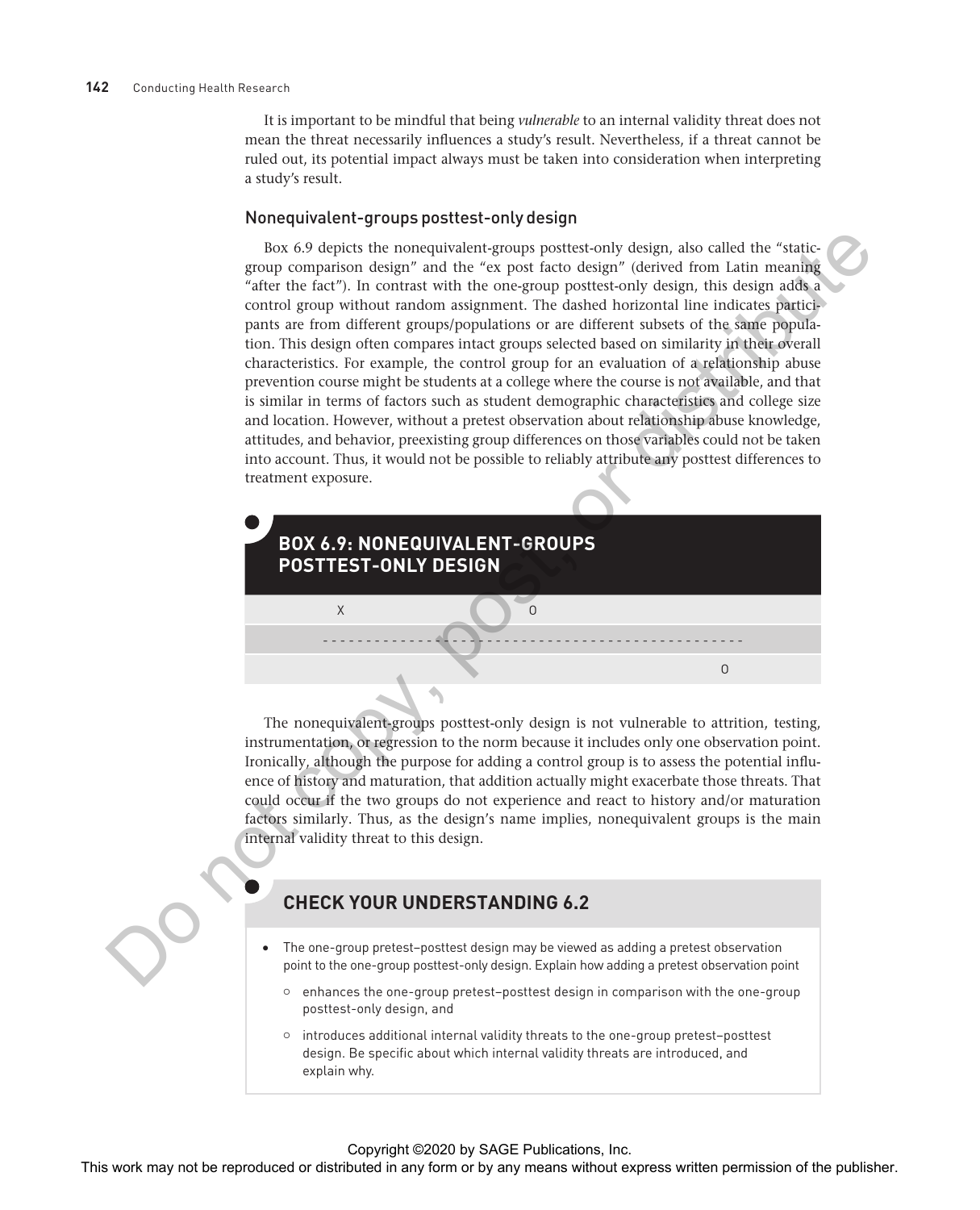# **Experimental Designs**

**Experimental designs**, sometimes called "true experimental designs," include two key features: a control group and random assignment. As discussed in Chapter 5, those design features address most internal validity threats and provide the strongest foundation for ruling out alternative explanations for a treatment effect.

# **Key Concept**

*An experimental design includes a control group and random assignment.*

### Pretest–posttest control group design

Box 6.10 depicts the pretest–posttest control group design, which also is called the "classical experimental design" and "randomized controlled trial (RCT)." It comprises two groups to which participants are randomly assigned (RA, which may be omitted as understood in some contexts). The treatment group is exposed to an experimental treatment  $(X)$ , while the control group is not exposed to the treatment. The control group may be assigned to a no-treatment condition, an alternative-treatment condition, or a placebo condition (Chapter 5). Pretest and posttest observations (O) are made for both groups at the same time points.

|    | <b>BOX 6.10: PRETEST-POSTTEST CONTROL GROUP DESIGN</b> |  |
|----|--------------------------------------------------------|--|
| RA |                                                        |  |
| RΑ |                                                        |  |

The pretest–posttest control group design generally is regarded as the gold standard causal design because it provides strong protection against internal validity threats. Random assignment (Chapter 7) minimizes initial group differences, which addresses the nonequivalentgroups threat. Moreover, although randomly assigned groups are not identical as in the counterfactual model, group differences are not systematic. Instead, they are attributable to an unbiased random process and may be taken into account by applying inferential analysis procedures (Chapter 15). Furthermore, with random assignment, any effect on the dependent variable from other internal validity threats (history, maturation, attrition, testing, instrumentation, or regression toward the norm) will be experienced similarly by all participants regardless of the condition to which they are assigned. Therefore, any posttest difference between groups is most likely attributable to a treatment effect. However, the pretest–posttest control group design is vulnerable to an *interaction* between testing and treatment exposure that might cause the treatment group's posttest observation to differ from what it would be in absence of a pretest. For example, a pretest prior to completing a relationship abuse prevention course might increase students' concern about the issue and cause treatment participants to be more attentive and responsive to the course than they would be otherwise. The mean the representation of the reproduced or distributed in any form or by an any form or by any means with a small distributed in any means when the repression of the publisher. The means were also the company of the

Box 6.11 presents an example of a study that used a pretest–posttest control group design.

#### Posttest-only control group design

The simplest strategy for addressing a potential testing  $\times$  treatment interaction is to omit the pretest observation and employ the posttest-only control group design, depicted in Box 6.12. Moreover, this design is less expensive, requires less time, and is logistically simpler than the pretest–posttest control group design. Indeed, it is the simplest experimental design, yet it is very effective.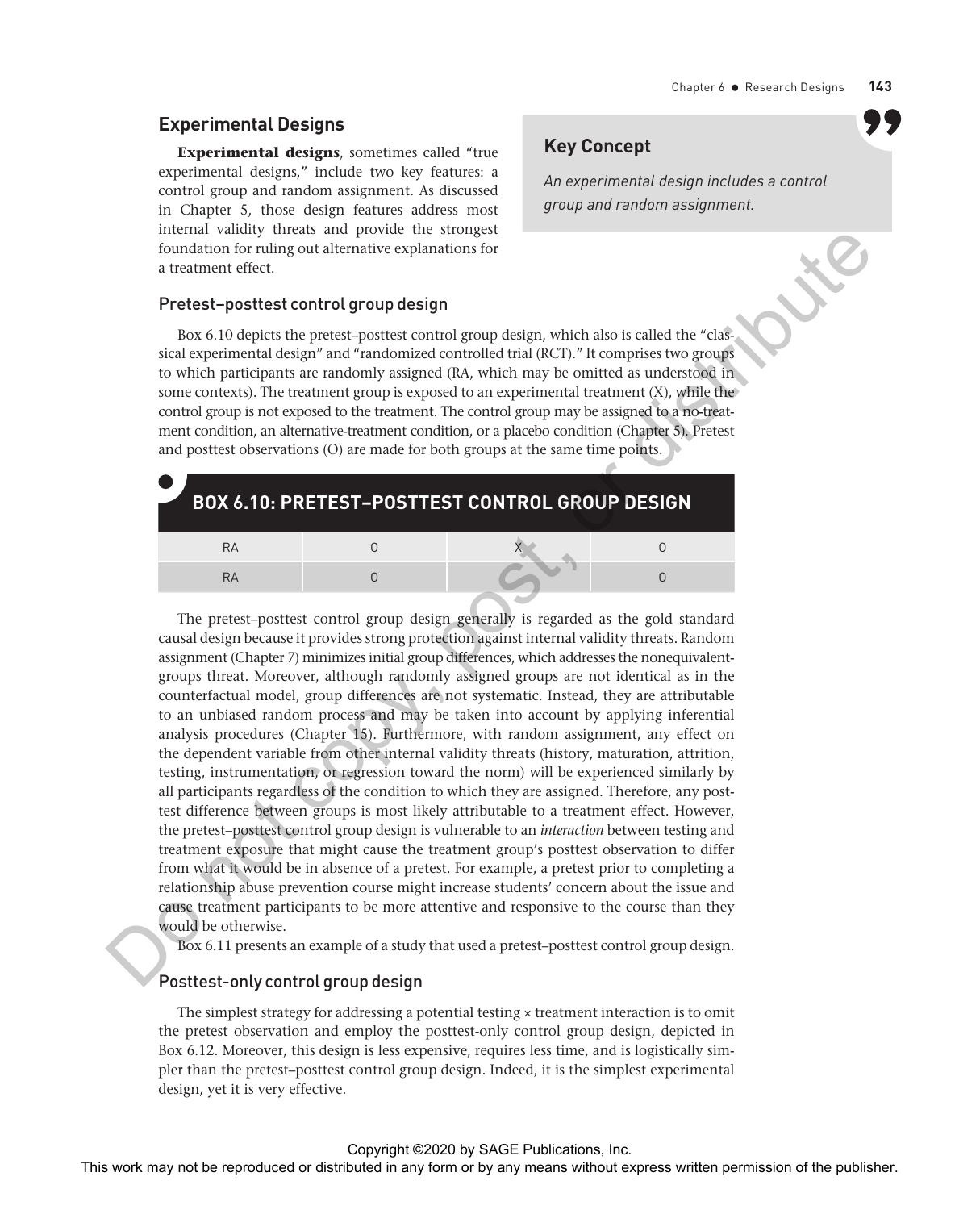# **BOX 6.11: EXAMPLE OF A PRETEST–POSTTEST CONTROL GROUP DESIGN STUDY**

THE EFFECT OF A COUPLES INTERVENTION TO INCREASE BREAST CANCER SCREENING AMONG KOREAN AMERICANS

Lee et al. (2014) (see Box 4.6) employed the following pretest-posttest control group design:

|    |  | 6 mos. | 15 mos. |
|----|--|--------|---------|
| RA |  |        |         |
| RА |  |        |         |

Couples were randomly assigned to intervention (X) or attention-placebo (AP) control conditions. The treatment and attention-placebo conditions were employed immediately following the pretest observation. Posttest observations were made at six and fifteen months postintervention.

The main concern about omitting a pretest observation is that it excludes performing a randomization check to verify group similarity, such as applying a *t* test for differences in mean age across groups. However, a randomization check is necessary only when the number of participants is small and random variation may result in substantial group differences. The key to employing the posttest-only control group design is to include a large number of participants to increase confidence that any pretreatment differences are trivial (Chapter 7). Furthermore, pretreatment group differences may be taken into account by inferential analysis procedures to assess whether posttest differences are larger than expected owing to random assignment. When differences exceed that expectation, they are deemed to be **statistically significant**, and it may be concluded within a certain margin of error (called type I or alpha error; Chapters 7 and 15) that the difference most likely is attributable to treatment exposure. The second or distributed in any means with the representation of the publisher.<br>
This work may not be representation of the second or by any means with the control of the second or distributed in any means were also the

|    | <b>BOX 6.12: POSTTEST-ONLY CONTROL GROUP DESIGN</b> |  |
|----|-----------------------------------------------------|--|
| RA |                                                     |  |
| RΑ |                                                     |  |

### Solomon four-group design

Another experimental design that addresses a potential testing × treatment interaction is the Solomon four-group design. As presented in Box 6.13, it combines the pretest–posttest control group and the posttest-only control group designs. Because the Solomon four-group design is expensive and logistically challenging to implement, it is reasonable to employ it only when it is important to assess participants' pretreatment status on the dependent variable *and* the threat of a testing  $\times$  treatment interaction is substantial.

This design enables measuring the testing "main effect" and the testing  $\times$  treatment interaction effect. The testing main effect (without interacting with the treatment) is the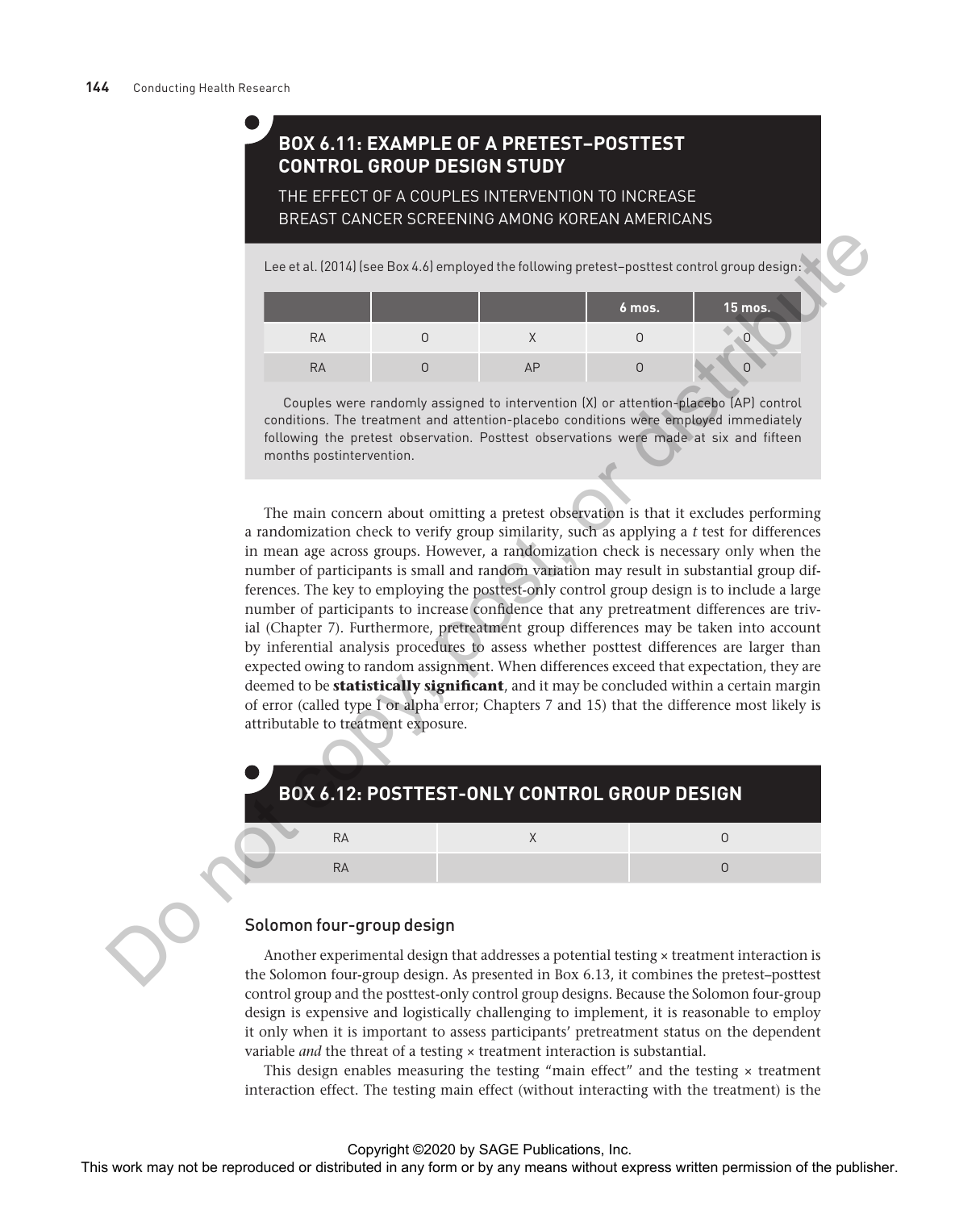|           | <b>BOX 6.13: SOLOMON FOUR-GROUP DESIGN</b>        |   |  |
|-----------|---------------------------------------------------|---|--|
| <b>RA</b> |                                                   |   |  |
| <b>RA</b> |                                                   |   |  |
| <b>RA</b> |                                                   | Χ |  |
| <b>RA</b> |                                                   |   |  |
|           | (Subscripts are included to supplement the text.) |   |  |

difference between posttest observations  $O_4$  and  $O_{6}$ , in Box 6.13, which under random assignment differ only in that  $O_4$  is preceded by a pretest observation  $(O_3)$ . If there is no main effect of testing, then  $O_4$  and  $O_6$  should not differ beyond random variation. The testing  $\times$  treatment interaction effect is the difference between  $O_2$  and  $O_5$ , which under random assignment differ only in that  $O_2$  is preceded by a pretest observation  $(O_1)$ .

### Separate-sample designs

Separate-sample designs address threats from testing and attrition by making pretest and posttest observations separately for two randomly assigned groups.

*Separate-sample two-group design.* The separate-sample two-group design, depicted in Box 6.14, makes pretest and posttest observations from two separate, randomly assigned groups. This design may be viewed as an extension of the one-group posttest-only control group design (Box 6.7) by adding a randomly assigned pretest-only group to estimate participants' pretreatment status. Because different participants are measured at pretest and posttest, it is not possible for the pretest to have an effect on the posttest observation. For the same reason, this design is not vulnerable to attrition. However, because there is no posttest observation for an untreated group, the design is vulnerable to internal validity threats from history, maturation, and instrumentation. The state of the representation of the reproduced or distributed in any form or by an interaction of the reproduced in any means when the results were pressed by a particular by an expression (δ). The means were produced



*Separate-sample three-group design.* The separate-sample three-group design addresses the history, maturation, and instrumentation threats to the separate-sample (two-group) pretest–posttest design by including a randomly assigned posttest-only control group, as depicted in Box 6.15. The posttest-only control group provides an estimate of the treatment group's status at posttest if it had not been exposed to the treatment. This design is effective in addressing all seven internal validity threats.

- Nonequivalent groups—this threat is addressed by random assignment.
- History—the posttest-only control group is affected similar to the treatment group; any historical influence is taken into account by  $O_1 - O_3$ .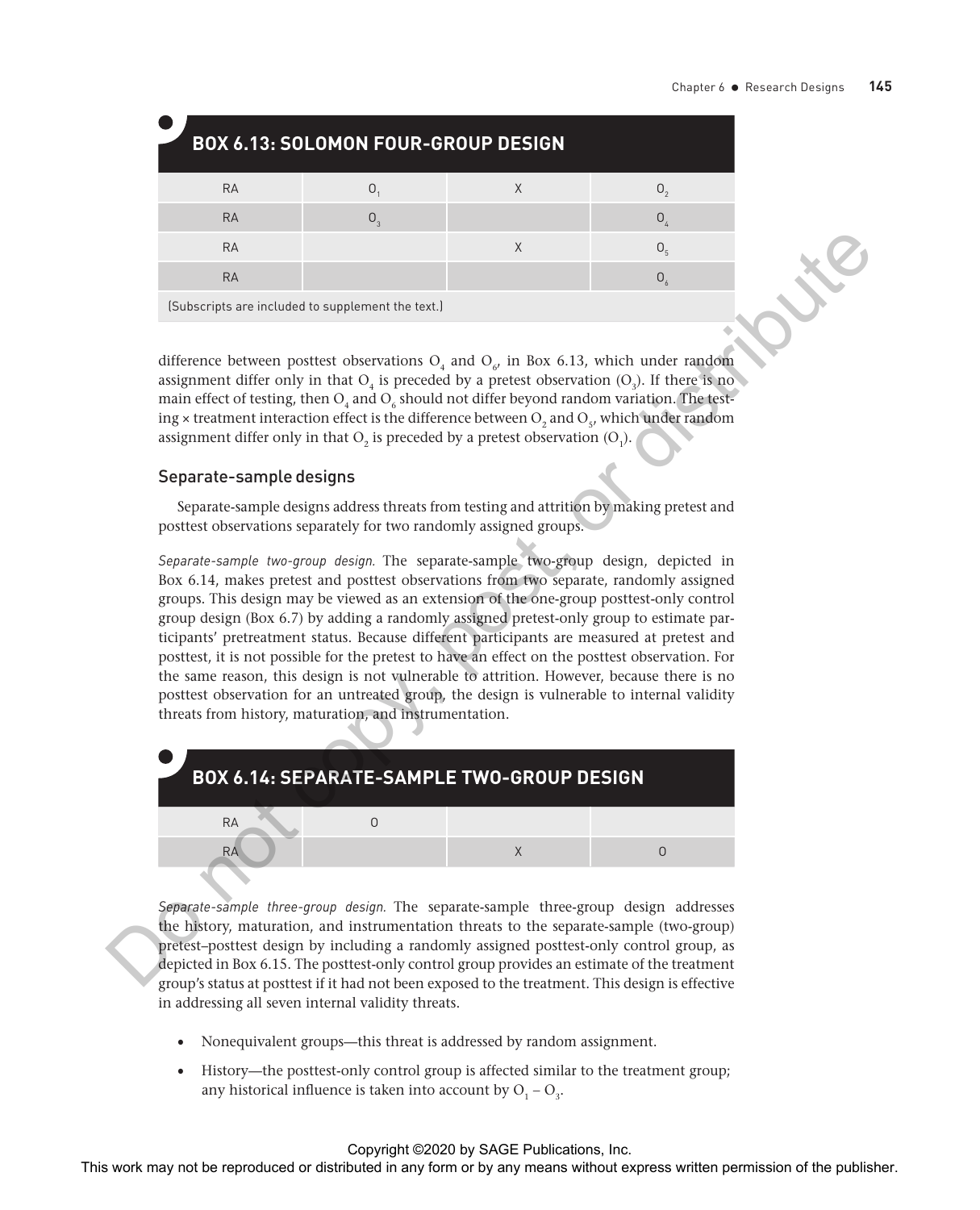- Maturation—the posttest-only control group is affected similar to the treatment group; any maturational influence is taken into account by  $O_1 - O_3$ .
- Attrition—no group is measured more than once.
- Testing—no group is measured more than once.
- Instrumentation—the posttest-only control group is affected similar to the treatment group; any instrumentation influence is taken into account by  $O<sub>1</sub> - O<sub>3</sub>$ .
- Regression toward the norm—if atypical participants are studied, the posttest-only control group will regress similar to the treatment group; any regression influence is taken into account by  $O_1 - O_3$ .

|                                                                                                                                      | mstrumentation—the posttest-only control group is anected similar to the<br>treatment group; any instrumentation influence is taken into account by $O_1 - O_3$ .                                                                                                                                                                                                                                                                     |
|--------------------------------------------------------------------------------------------------------------------------------------|---------------------------------------------------------------------------------------------------------------------------------------------------------------------------------------------------------------------------------------------------------------------------------------------------------------------------------------------------------------------------------------------------------------------------------------|
| $\bullet$<br>is taken into account by $O_1 - O_3$ .                                                                                  | Regression toward the norm-if atypical participants are studied, the posttest-only<br>control group will regress similar to the treatment group; any regression influence                                                                                                                                                                                                                                                             |
|                                                                                                                                      |                                                                                                                                                                                                                                                                                                                                                                                                                                       |
|                                                                                                                                      | <b>BOX 6.15: SEPARATE-SAMPLE THREE-GROUP DESIGN</b>                                                                                                                                                                                                                                                                                                                                                                                   |
| <b>RA</b>                                                                                                                            | O <sub>1</sub>                                                                                                                                                                                                                                                                                                                                                                                                                        |
| <b>RA</b>                                                                                                                            | O <sub>2</sub>                                                                                                                                                                                                                                                                                                                                                                                                                        |
| <b>RA</b>                                                                                                                            | $\mathsf{O}_3$                                                                                                                                                                                                                                                                                                                                                                                                                        |
|                                                                                                                                      | The separate-sample three-group design measures the treatment effect in two ways:                                                                                                                                                                                                                                                                                                                                                     |
| the separate-sample (two-group) pretest-posttest design.                                                                             | $O_2 - O_1$ is the pretest-posttest difference; $O_2 - O_3$ is the posttest difference. Moreover, this<br>design is much less expensive and more feasible to implement than the Solomon four-<br>group design, and it is only slightly more expensive and challenging to implement than                                                                                                                                               |
| <b>CHECK YOUR UNDERSTANDING 6.3</b>                                                                                                  |                                                                                                                                                                                                                                                                                                                                                                                                                                       |
| one enhances internal validity.                                                                                                      | What are the two key features of an experimental research design? Explain how each                                                                                                                                                                                                                                                                                                                                                    |
|                                                                                                                                      |                                                                                                                                                                                                                                                                                                                                                                                                                                       |
| <b>Key Concept</b>                                                                                                                   | <b>Quasi-experimental Designs</b>                                                                                                                                                                                                                                                                                                                                                                                                     |
| Quasi-experimental designs assess<br>causality when it is not feasible to employ<br>random assignment or include a control<br>group. | Quasi-experimental designs assess causality<br>when it is not feasible to employ random assignment<br>or include a control group. They use other strategies<br>to address internal validity threats and rule out alter-<br>native explanations of a potential treatment effect.<br>Although they are not as strong as experimental<br>designs, they may be effective when research is con-<br>ducted in real-world practice settings. |
|                                                                                                                                      | Nonequivalent pretest-posttest control group design                                                                                                                                                                                                                                                                                                                                                                                   |
|                                                                                                                                      | Box 6.16 depicts the nonequivalent pretest-posttest control group design. It is similar<br>to the pretest-posttest control group design except random assignment is not employed,<br>as is indicated by a dashed horizontal line between groups. As discussed previously, having                                                                                                                                                      |
|                                                                                                                                      | Copyright ©2020 by SAGE Publications, Inc.<br>This work may not be reproduced or distributed in any form or by any means without express written permission of the publisher.                                                                                                                                                                                                                                                         |

# **CHECK YOUR UNDERSTANDING 6.3**

# **Key Concept**

### **Quasi-experimental Designs**

#### Nonequivalent pretest–posttest control group design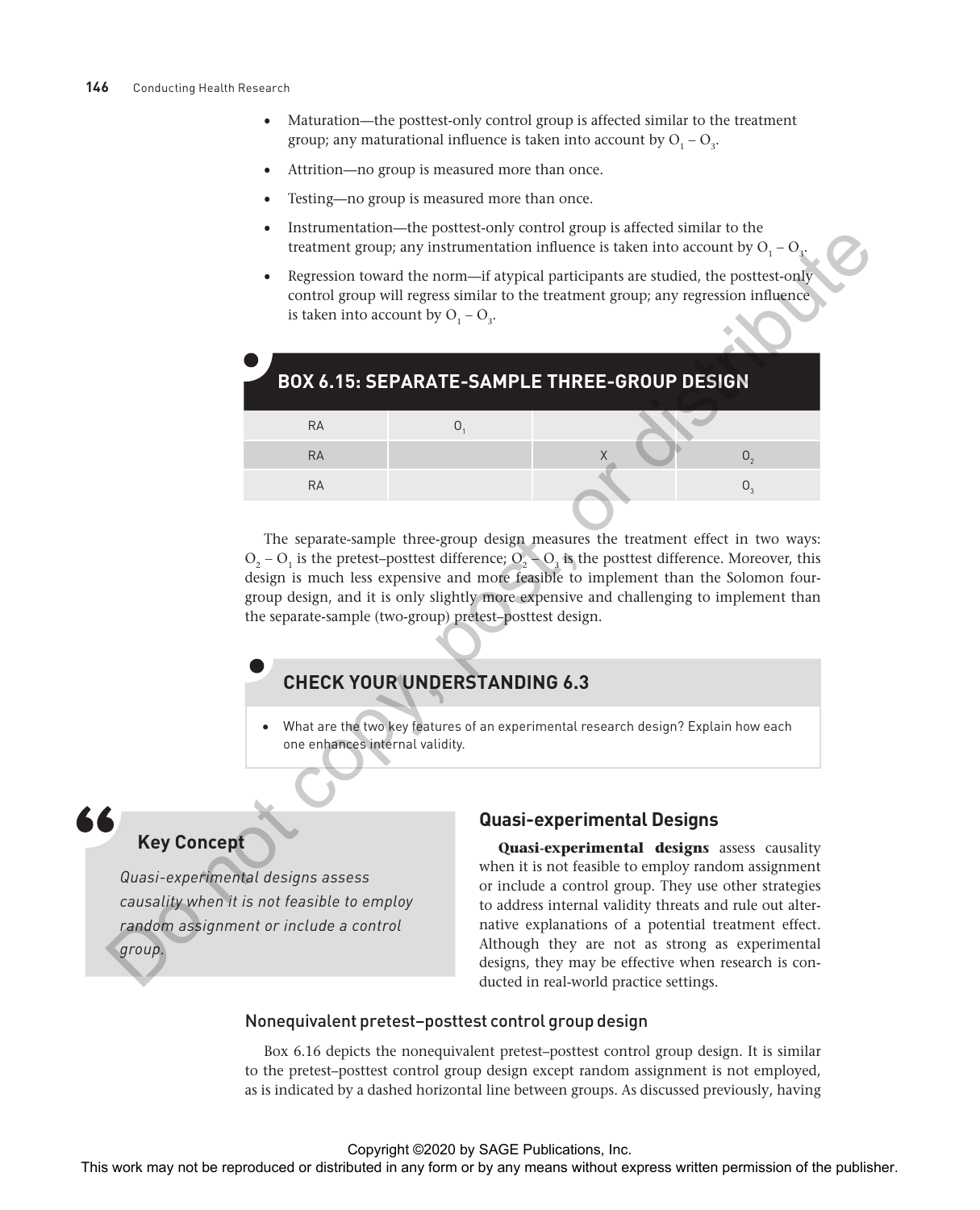nonequivalent groups renders a design vulnerable to all internal validity threats because it is difficult to determine whether posttest differences are attributable to a treatment effect or preexisting group differences. The effectiveness of this design is maximized by selecting groups that are as similar as possible so they will experience and respond similarly to extraneous influences. In contrast with the nonequivalent-groups posttest-only design (Box 6.9), this design adds pretest observations to assess preexisting group differences.



When feasible, this design may be enhanced by including *multiple pretest observations* to describe any within-group trends in the dependent variable that might be misinterpreted as a treatment effect. Box 6.17 depicts an example of that strategy, where three pretest observation points are represented for illustrative purposes. However, adding pretest observations might increase the likelihood of threats from testing, instrumentation, attrition, and regression toward the norm. In addition, it is expensive and logistically challenging.



# Interrupted time-series designs

Interrupted time-series designs comprise a series of observations of the dependent variable that is *interrupted* by a treatment. Alternatively, such designs may be viewed as comprising both multiple pretest and posttest observations. The number and timing of observations depend on the nature of the dependent variable. A *discontinuity* in the pattern of a treatment group's pretreatment status that coincides with treatment exposure most likely may be attributed to a treatment effect. Multiple pretest observations are employed to identify any pretreatment trend in the dependent variable that might be misinterpreted as a treatment effect. Multiple posttest observations assess whether a posttreatment change endures as would be expected according to the nature of the dependent variable and the conceptual approach on which the treatment is based. However, including multiple observations is expensive and logistically challenging.

Box 6.18 includes three pretest and posttest observation points for illustrative purposes. The top panel depicts the one-group interrupted time-series design. As with the one-group pretest–posttest design (Box 6.8), the analysis of results for the one-group interrupted timeseries design considers participants as serving as their own controls. The validity of that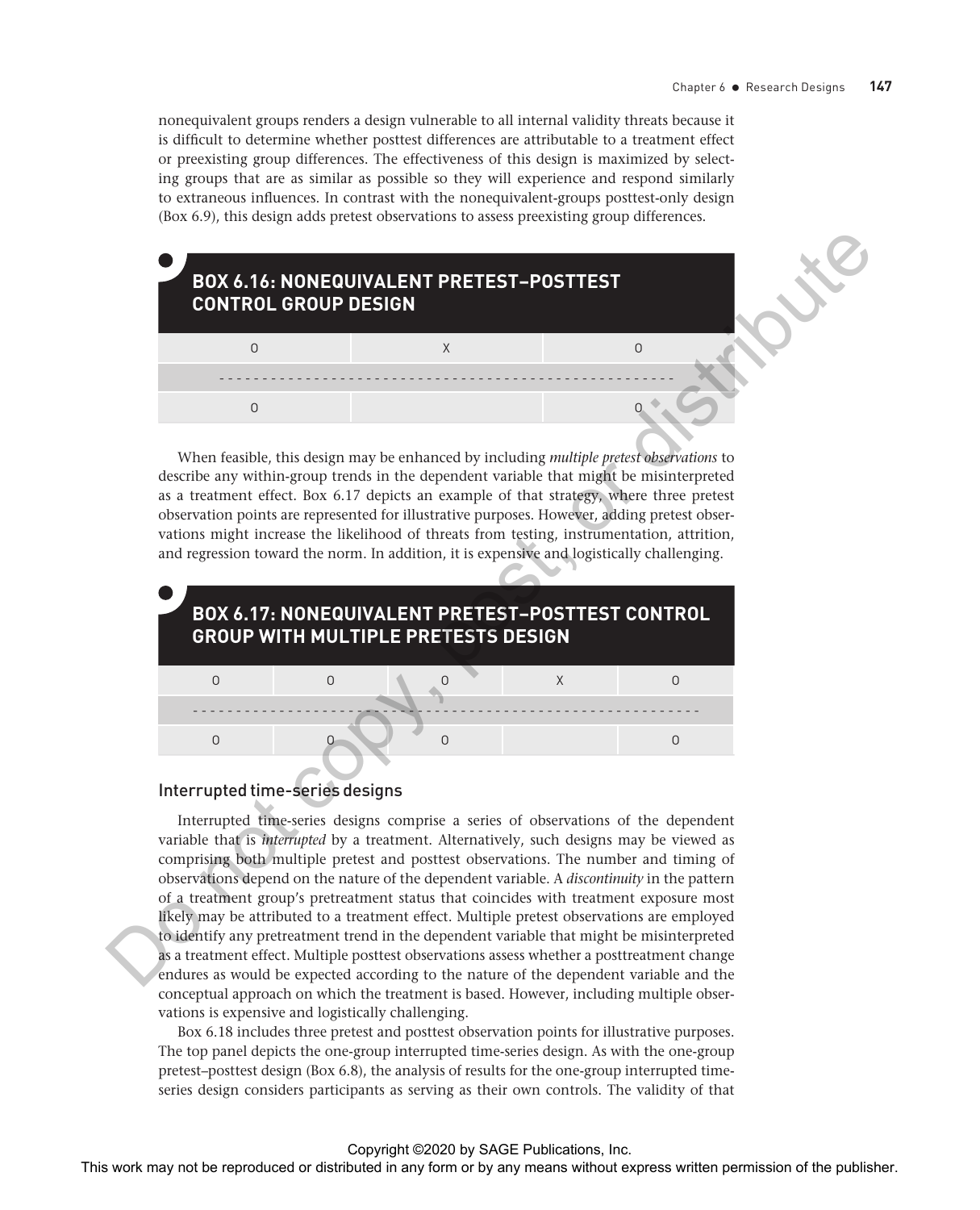# **BOX 6.18: INTERRUPTED TIME-SERIES DESIGNS**

| One-Group Interrupted Time-Series Design                   |          |  |  |  |                                                       |  |  |  |  |
|------------------------------------------------------------|----------|--|--|--|-------------------------------------------------------|--|--|--|--|
|                                                            | $\Omega$ |  |  |  | $\begin{matrix} 0 & 0 & \lambda & 0 & 0 \end{matrix}$ |  |  |  |  |
| Nonequivalent Control Group Interrupted Time-Series Design |          |  |  |  |                                                       |  |  |  |  |
|                                                            |          |  |  |  | $\begin{matrix} 0 & 0 & \lambda & 0 & 0 \end{matrix}$ |  |  |  |  |
|                                                            |          |  |  |  |                                                       |  |  |  |  |
|                                                            |          |  |  |  |                                                       |  |  |  |  |
|                                                            |          |  |  |  |                                                       |  |  |  |  |

approach is enhanced by monitoring participants' pretreatment status over multiple pretest observation points to provide a more reliable estimate of their posttest status under the counterfactual model. However, adding multiple pretest observations increases the likelihood of threats from testing, instrumentation, and attrition. Those threats are reduced by adding a nonequivalent control group to create the nonequivalent control group interrupted time-series design, which is depicted in the bottom panel of Box 6.18. Moreover, the multiple pretest observations enhance the validity of comparing the treatment group to the nonequivalent control group.

Figure 6.1 illustrates how results from the nonequivalent control group interrupted time-series design might indicate a treatment effect. Suppose alcoholic beverage consumption by new students at two similar colleges is assessed in terms of a risky behavior scale every week, six weeks before and after they are exposed to a responsible drinking program. During the six-week pretest observation period, risky behavior at both colleges increases similarly. However, while that trend continues among the control group, it is *disrupted* among the treatment group and declines during the six-week posttest period. If the onegroup design were employed instead of the two-group design, results would be represented only by the treatment group trend line. Although a discontinuity still would be observed, there is less confidence in attributing the change to a treatment effect in absence of a control group comparison. For instance, the discontinuity might coincide with a history effect,

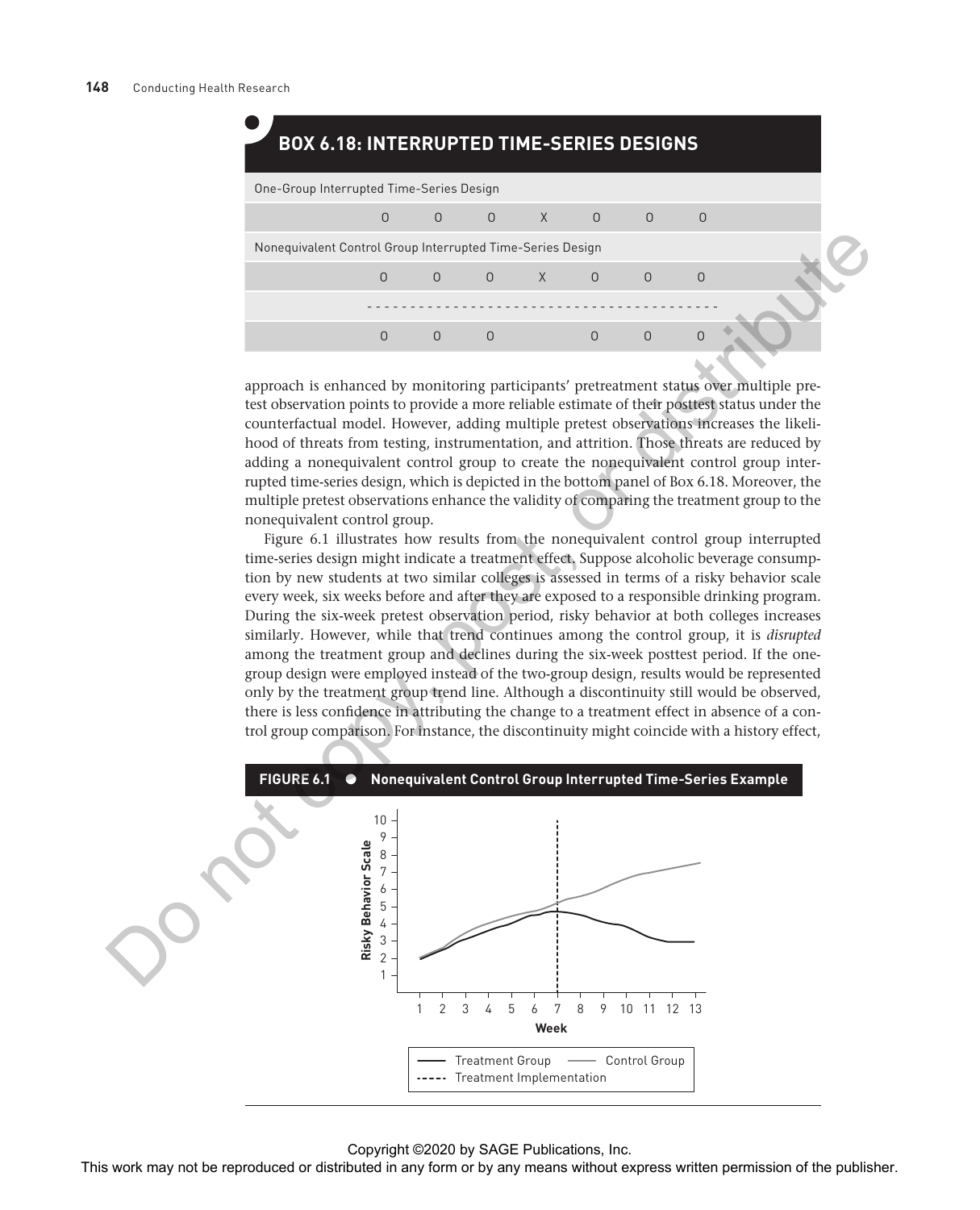such as a media report about a tragic outcome associated with alcoholic beverage consumption at another college.

#### Case-control design

Sometimes a study is conducted to identify the cause of a change in an independent variable that already has occurred. An example is to identify the cause of a disparity in the prevalence of low birth weight pregnancy outcomes across different groups of women. Another example is to assess whether a particular adverse health outcome is attributable to a supposed cause, such as whether childhood cognitive development is impaired by exposure to lead-contaminated drinking water. The **case-control design** often is employed in such situations, especially by epidemiologists, to identify the primary factor(s) that caused one group, called *cases*, to experience a particular adverse outcome while a similar group, called *controls*, did not experience it.

The case-control design sometimes is referred to as an "analytical design." In contrast with the causal designs discussed previously, the case-control design does not implement a treatment. Instead, observations (e.g., records review and/or interviews) are collected retrospectively to assess differential exposure to potential causal factors that might account for why a certain outcome occurred among the cases but not the controls. In addition, this design may identify factors that might be protective against an adverse outcome. That is, it may identify factors whose presence or absence might account for why controls did not experience it. As depicted in Box 6.19, the case-control design is similar to the nonequivalent groups posttestonly design (Box 6.9), except the observations are retrospective in an attempt to identify the presence and absence of factors that account for the case-control difference.



It is not feasible or ethical to randomly assign which participants will or will not experience an adverse health outcome. Therefore, cases and controls are nonequivalent groups. The key to implementing a case-control design is to select cases and controls that are as similar as possible in all respects other than having been exposed to the supposed causal factor(s). Typically, participants are selected using a **matching** strategy (Chapter 7). Matching cases and controls is fairly straightforward when a study is focused on a single supposed cause, such as to assess the effect of exposure to lead-contaminated drinking water. However, it is challenging to specify the appropriate matching characteristics when the full range of likely causes is not identifiable in advance, such as for a study about a disparity in the prevalence of adverse pregnancy outcomes.

#### Cohort studies

Instead of studying a sample of the general population, sometimes a research question focuses on a **cohort**, which is a group that shares an event-based characteristic that usually is anchored at some time point, such as date of

- birth,
- entry into college,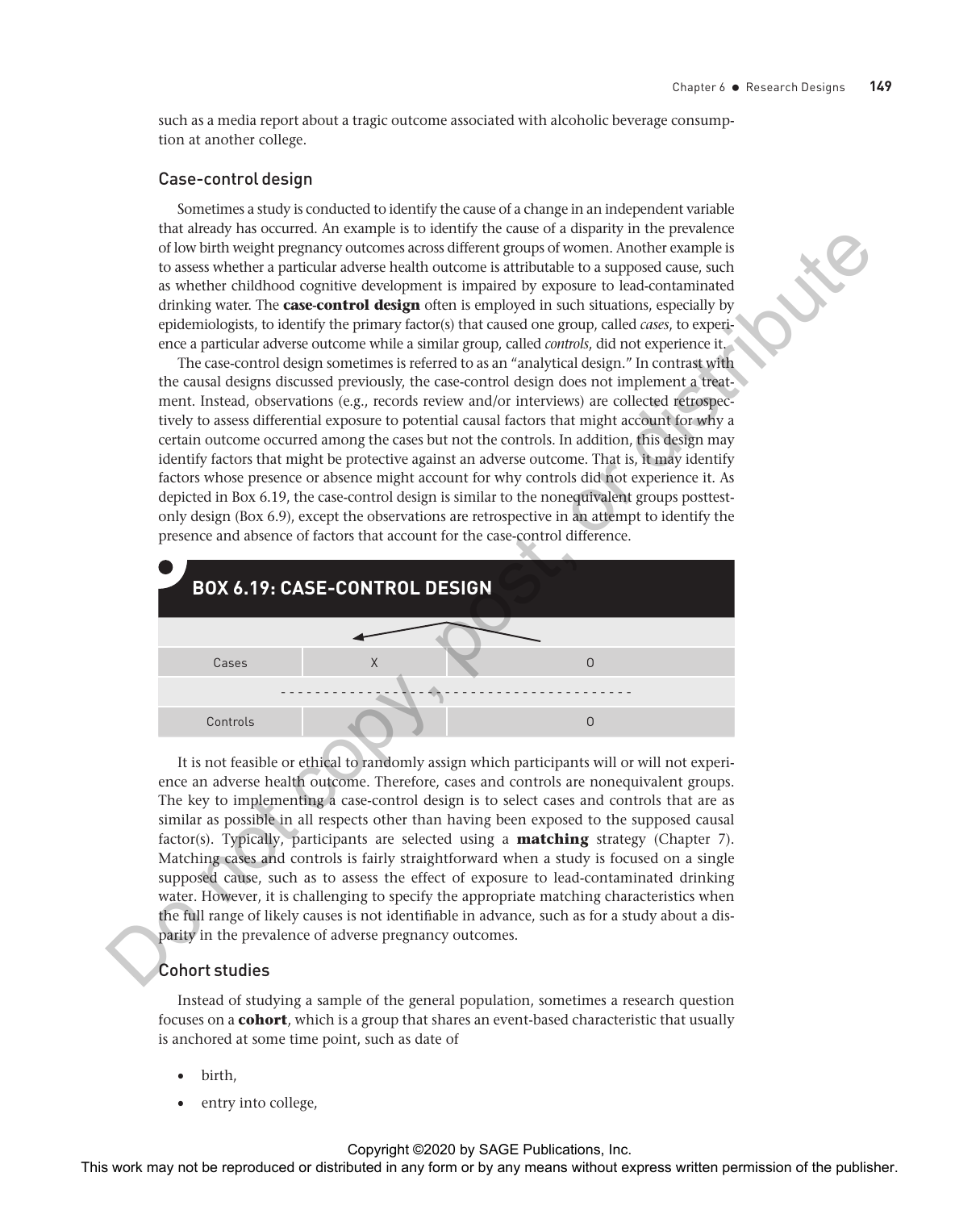- marriage,
- delivering first live birth,
- diagnosis, or
- retirement.

Cohorts often are employed to study patterns of relationships prospectively over relatively long time periods. Cohorts also are employed when it is not feasible to randomly assign participants to experience a particular event, such as an infectious disease diagnosis, because it already has occurred or it would not be ethical. In most situations, the timing of the defining event is specified as having occurred during a particular year or range of years. Observations for a cohort study may be collected prospectively or retrospectively.

Typically, a cohort study collects multiple observations from or about one or more cohorts, and may be conducted using various research designs. For example, using a panel study (Box 6.5) approach, children born during a certain year (a birth cohort) might be monitored from birth through age 20 to identify risk factors for adolescent obesity. In other situations, cohorts might be compared using a nonequivalent control group approach. For example, instead of, or in addition to, assessing the effect of a responsible drinking program at one college by comparing alcoholic beverage consumption at a similar college, a comparison might be made at the treatment college between the treated cohort of first-year students and the preceding untreated cohort of first-year students. Using that approach, college type and location would be controlled more effectively by comparing cohorts at the same college. However, it would be vulnerable to a history threat. Therefore, when feasible, making both comparisons would be most effective. Calculate the multipuole or the repression or distributed in any form or by any permission or by any form or by any means when the publisher in any form or by any means when the publisher. This work is a simulated in any

# **CHECK YOUR UNDERSTANDING 6.4**

- Quasi-experimental research designs may be employed when it is not feasible to employ random assignment or include a control group.
- Describe some of the strategies that quasi-experimental designs employ to address internal validity threats, and explain the logic underlying each strategy.

# **Design Variations**

### Staggered starts

When it is anticipated that a disruptive history event (e.g., a weather-related disaster or civil unrest) might occur during the study period but it is not possible to predict its occurrence reliably, a design may be partitioned into a series of *replicates*. This strategy may prevent an entire study from being affected by such an event. If an event is highly disruptive of a study's conditions, the study might be suspended and restarted with any replicates that have not been initiated. Moreover, the replicates may strengthen validity by serving as separate replication studies. A staggered starts strategy may be employed by randomly dividing individual participants into two or more replicate groups, or by designating intact groups of participants (e.g., all students at certain schools) as replicates that are randomly assigned to different starting points. Although staggered starts may be employed with many research designs, Box 6.20 illustrates the strategy for the pretest–posttest control group design (three replicates are depicted for illustrative purposes).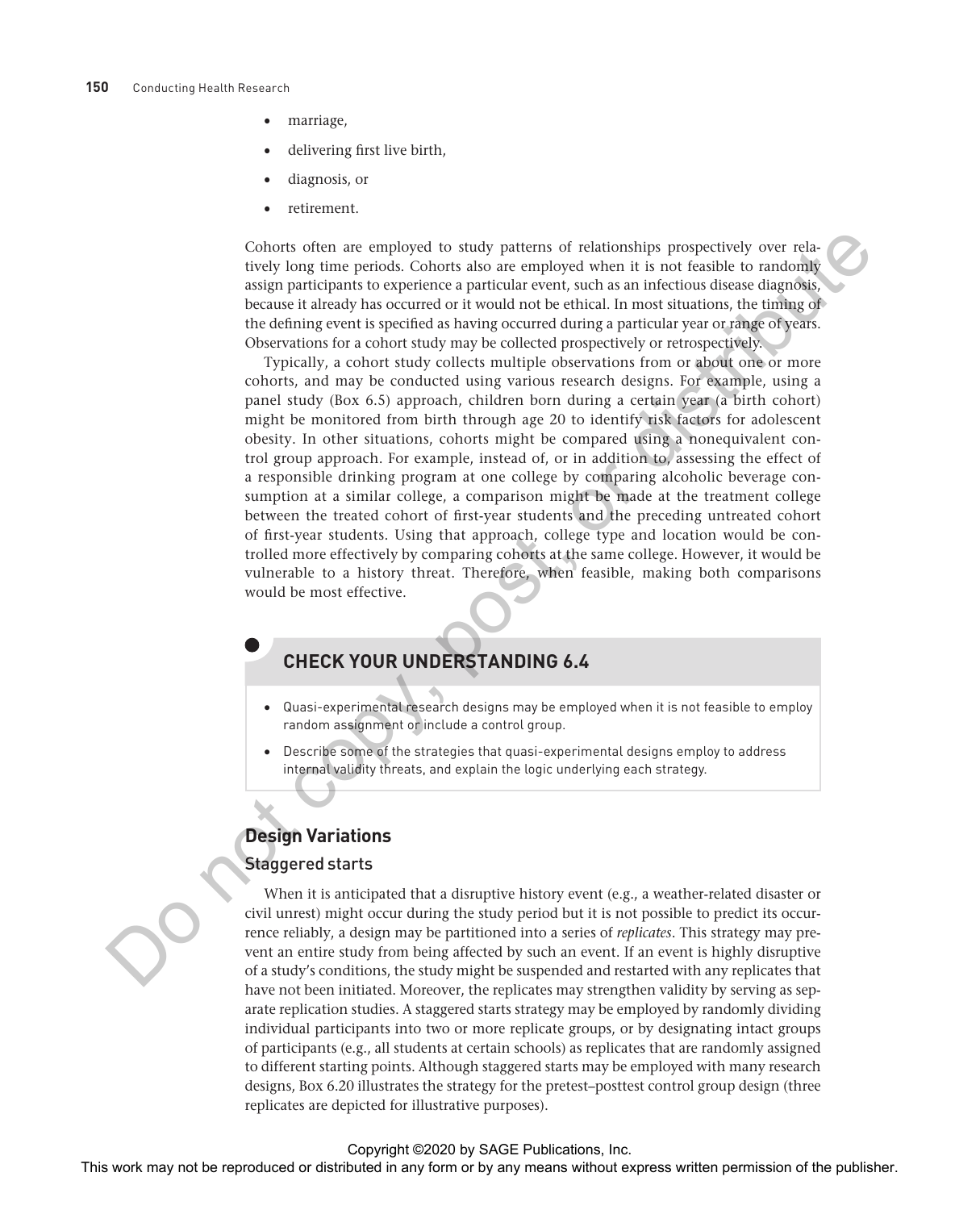|           | <b>First Replicate</b>                                                                                                                                                                                                                                                                                                                                                                                                                                                                 |        |                         |                |                        |                |  |
|-----------|----------------------------------------------------------------------------------------------------------------------------------------------------------------------------------------------------------------------------------------------------------------------------------------------------------------------------------------------------------------------------------------------------------------------------------------------------------------------------------------|--------|-------------------------|----------------|------------------------|----------------|--|
|           | RA O X O                                                                                                                                                                                                                                                                                                                                                                                                                                                                               |        |                         |                |                        |                |  |
| RA 0      | $\mathsf{O}$                                                                                                                                                                                                                                                                                                                                                                                                                                                                           |        |                         |                |                        |                |  |
|           |                                                                                                                                                                                                                                                                                                                                                                                                                                                                                        |        | <b>Second Replicate</b> |                |                        |                |  |
|           |                                                                                                                                                                                                                                                                                                                                                                                                                                                                                        |        | RA O X O                |                |                        |                |  |
|           |                                                                                                                                                                                                                                                                                                                                                                                                                                                                                        | RA 0   | $\mathbf 0$             |                |                        |                |  |
|           |                                                                                                                                                                                                                                                                                                                                                                                                                                                                                        |        |                         |                | <b>Third Replicate</b> |                |  |
|           |                                                                                                                                                                                                                                                                                                                                                                                                                                                                                        |        |                         |                | RA                     |                |  |
|           |                                                                                                                                                                                                                                                                                                                                                                                                                                                                                        |        |                         |                | <b>RA</b>              |                |  |
|           |                                                                                                                                                                                                                                                                                                                                                                                                                                                                                        |        |                         |                |                        |                |  |
|           | <b>Switching replications</b>                                                                                                                                                                                                                                                                                                                                                                                                                                                          |        |                         |                |                        |                |  |
|           | Box 6.21 depicts the basic switching replications approach as an extension of the pretest-<br>posttest control group design. The design is particularly effective when a wait-list control<br>condition (Chapter 4) is employed. After the initial treatment assessment, the treatment is<br>switched to the initial wait-list control group, followed by a second posttest observation for<br>that group. Thus, the initial treatment effect $(O_2-O_1)$ is replicated by $O_5-O_4$ . |        |                         |                |                        |                |  |
|           | BOX 6.21: PRETEST-POSTTEST CONTROL GROUP<br><b>WITH SWITCHING REPLICATIONS DESIGN</b>                                                                                                                                                                                                                                                                                                                                                                                                  |        |                         |                |                        |                |  |
| RA        |                                                                                                                                                                                                                                                                                                                                                                                                                                                                                        | X      |                         | 0 <sub>2</sub> |                        |                |  |
| RA        |                                                                                                                                                                                                                                                                                                                                                                                                                                                                                        |        |                         | $\mathsf{O}_4$ | Χ                      | $\mathsf{O}_5$ |  |
|           | When the treatment effect is extinguishable or is self-extinguishing, a full switching<br>replications design, typically called a "crossover design," may be employed, as depicted in<br>Box 6.22. This design adds a second posttest observation for both groups to verify that the<br>initial treatment group has returned to its pretest observation status, and to provide a fresh<br><b>BOX 6.22: PRETEST-POSTTEST CONTROL</b><br><b>GROUP CROSSOVER DESIGN</b>                   |        |                         |                |                        |                |  |
| <b>RA</b> | $\mathsf{O}$                                                                                                                                                                                                                                                                                                                                                                                                                                                                           | $\chi$ | $\mathsf{O}$            | $\mathsf 0$    |                        | 0              |  |

### Switching replications

| <b>BOX 6.21: PRETEST-POSTTEST CONTROL GROUP</b><br><b>WITH SWITCHING REPLICATIONS DESIGN</b> |  |  |  |  |  |  |  |  |  |
|----------------------------------------------------------------------------------------------|--|--|--|--|--|--|--|--|--|
| RA                                                                                           |  |  |  |  |  |  |  |  |  |
| RA                                                                                           |  |  |  |  |  |  |  |  |  |

|    | <b>BOX 6.22: PRETEST-POSTTEST CONTROL</b><br><b>GROUP CROSSOVER DESIGN</b> |  |  |
|----|----------------------------------------------------------------------------|--|--|
| RA |                                                                            |  |  |
| RA |                                                                            |  |  |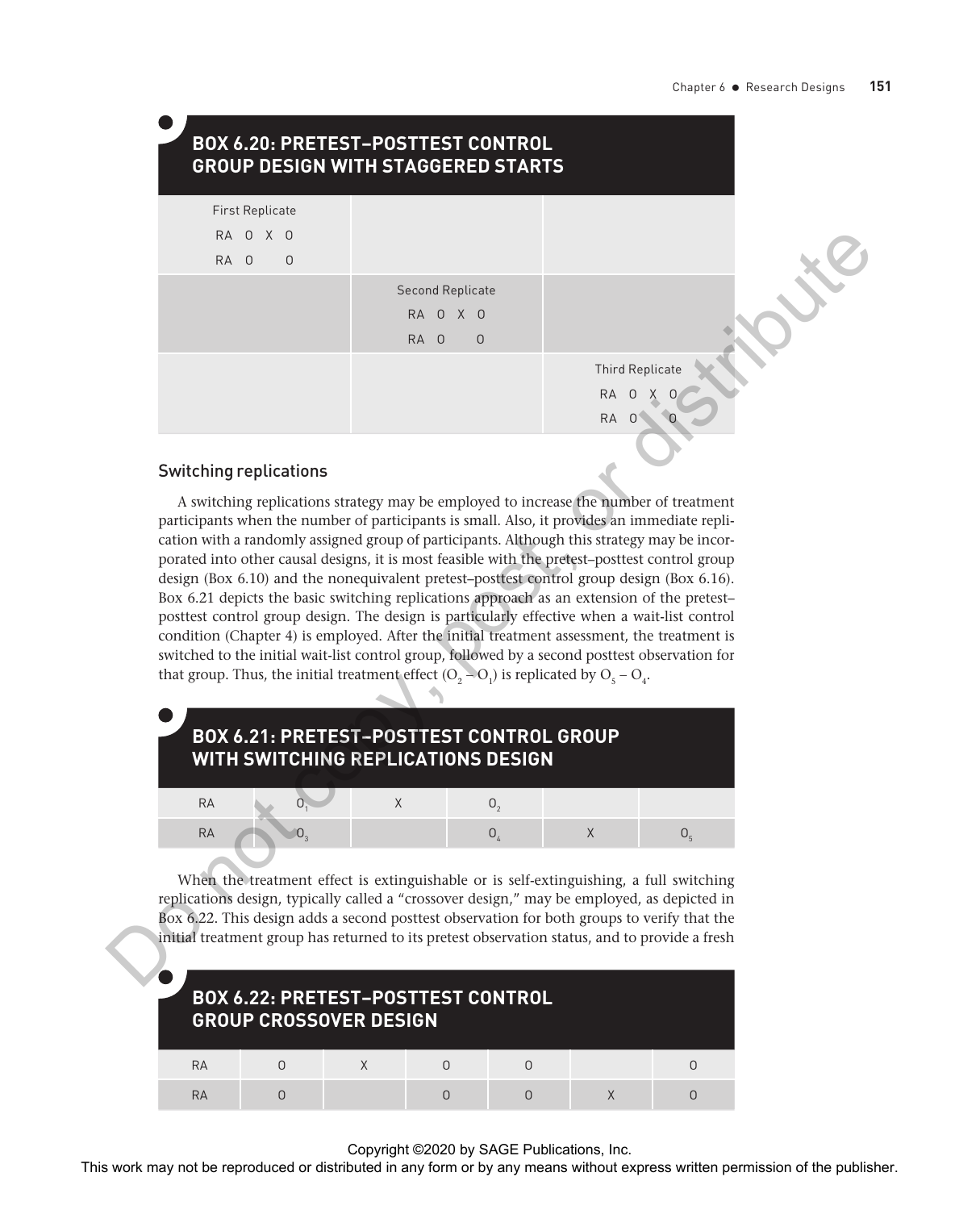#### **152** Conducting Health Research

baseline for the initial control group. The timing of the second posttest is determined by when the initial treatment effect is expected to have been extinguished and there will be no or minimal carryover effects from treatment exposure. In some situations, it may be necessary to conduct more than one such posttest check. Then group conditions are switched, or participants are said to *cross over*, such that the initial treatment group becomes the secondround control and the initial (wait-list) control becomes the treatment group.

#### Counterbalancing

When a treatment includes two or more components and there is no inherent order in which they must be implemented, **counterbalancing** may be employed to assess the treatment order effect. Counterbalancing randomly assigns equal numbers of treatment participants to receive all components but in different order. For example, Box 6.23 depicts a counterbalanced pretest–posttest control group design for assessing a responsible drinking program for college students that includes two components, an in-person session and an online video. The first order presents the in-person session followed by viewing the online video. The second order is the reverse, viewing the online video first followed by the in-person session. Counterbalancing<br>
vaca max to tax metriculate control enter the animals any be reproduced or the resulting<br>
they may be interesting terms without any poster and the publisher.<br>
The representation of the publisher or by an

# **BOX 6.23: COUNTERBALANCED PRETEST–POSTTEST CONTROL GROUP DESIGN**

| <b>RA</b>             | $IP + V$ |  |
|-----------------------|----------|--|
| <b>RA</b>             | $V + IP$ |  |
| <b>RA</b>             |          |  |
| IP: In-person session |          |  |
| V: Video              |          |  |

# **CHECK YOUR UNDERSTANDING 6.5**

• What is the difference between a "crossover" design and a "counterbalanced" design?

# **Key Points**

### **Observational Designs**

Observational designs observe one or more populations under prevailing conditions.

O

| One-Group              |
|------------------------|
| Cross-Sectional Design |
| $\Box$                 |

#### Trend Study Design

|  |  | Trend Study Design |
|--|--|--------------------|
|--|--|--------------------|

O **Only the Contract of the Contract of Contract of the Contract of Contract of Contract of Contract of Contract** 

|  |  | Il chu Juuy Design |  |
|--|--|--------------------|--|
|  |  |                    |  |
|  |  |                    |  |

|   | Panel Study Design |   |  |
|---|--------------------|---|--|
| ∩ | U                  | ∩ |  |
|   |                    |   |  |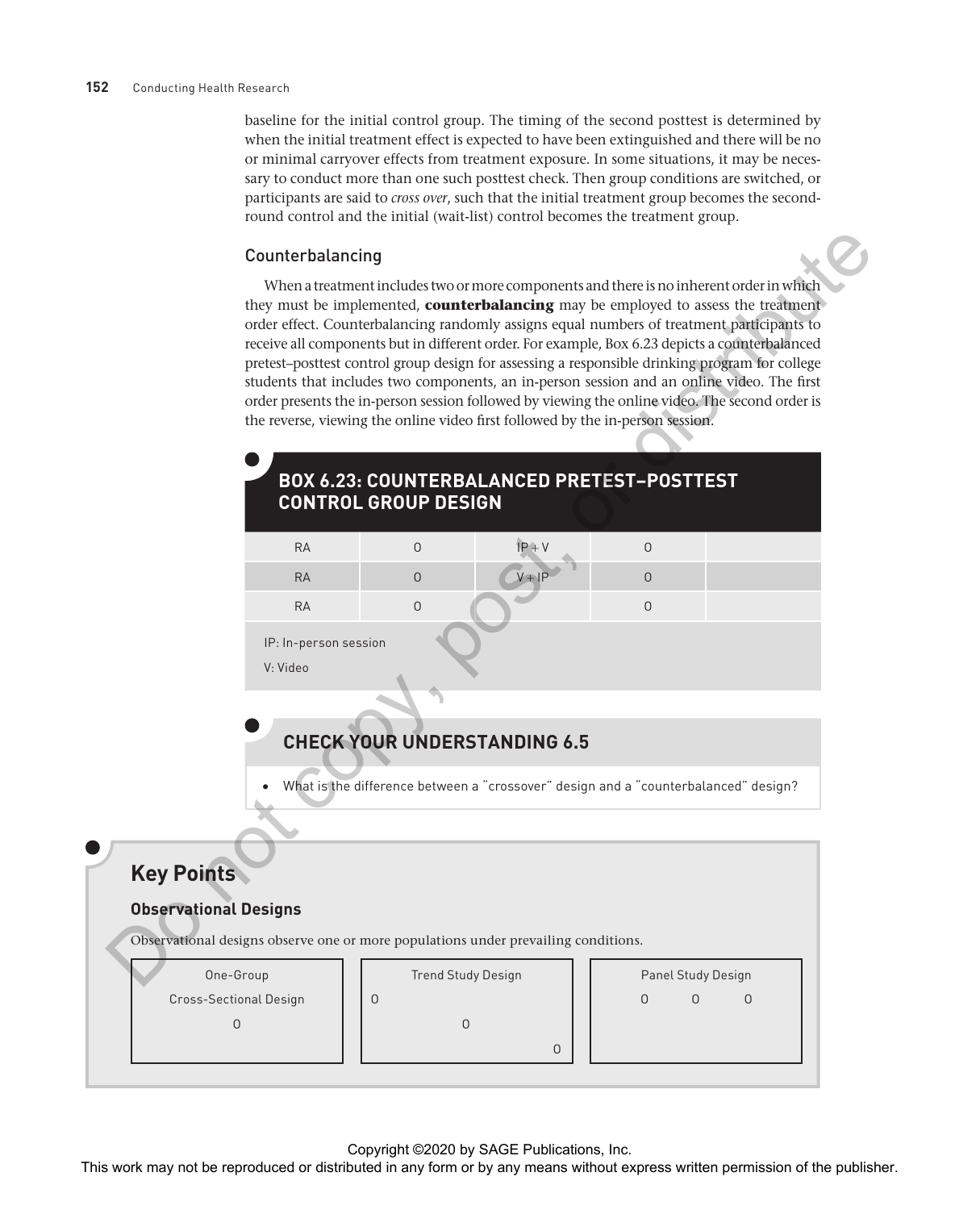### **Nonexperimental Designs**

Nonexperimental designs do not include a control group, or include a control group without random assignment and a pretest observation point.



#### **Experimental Designs**

| Pretest-Posttest<br>Control Group Design<br><b>RA</b><br>$\mathbf{0}$<br>$\times$<br>$\overline{0}$<br><b>RA</b><br>$\overline{0}$<br>$\Omega$ | Solomon<br>Separate-Sample<br>Three-Group Design<br>Four-Group Design<br><b>RA</b><br>$\times$<br><b>RA</b><br>$\Omega$<br>$\mathbf 0$<br>$\Omega$<br>$\Omega$<br><b>RA</b><br>$\overline{0}$<br><b>RA</b><br>$\times$<br>$\Omega$<br>$\Omega$<br>$\times$<br><b>RA</b><br>$\Omega$<br><b>RA</b><br>$\Omega$<br>$\Omega$<br><b>RA</b> |  |
|------------------------------------------------------------------------------------------------------------------------------------------------|---------------------------------------------------------------------------------------------------------------------------------------------------------------------------------------------------------------------------------------------------------------------------------------------------------------------------------------|--|
| Posttest-Only<br>Control Group Design<br><b>RA</b><br>$\Omega$<br>$\times$<br>$\Omega$<br><b>RA</b><br>$\mathbf 0$<br>$\circ$                  |                                                                                                                                                                                                                                                                                                                                       |  |

### **Quasi-experimental Designs**

| One-Group                   |                                                                                                                 |                      | One-Group                     |                |                |                                                      |           |                     |                 | Nonequivalent-Groups |
|-----------------------------|-----------------------------------------------------------------------------------------------------------------|----------------------|-------------------------------|----------------|----------------|------------------------------------------------------|-----------|---------------------|-----------------|----------------------|
|                             | Posttest-Only Design                                                                                            |                      | Pretest-Posttest              |                |                |                                                      |           |                     |                 | Posttest-Only Design |
| X                           | $\mathsf{O}$                                                                                                    |                      | Design                        |                |                |                                                      | X         |                     |                 |                      |
|                             |                                                                                                                 | $\mathsf O$          | X<br>$\mathsf{O}$             |                |                |                                                      |           |                     |                 |                      |
| <b>Experimental Designs</b> |                                                                                                                 |                      |                               |                |                |                                                      |           |                     |                 |                      |
|                             | Experimental designs address most internal validity threats by including a control group and random assignment. |                      |                               |                |                |                                                      |           |                     |                 |                      |
|                             | Pretest-Posttest                                                                                                |                      | Solomon                       |                |                |                                                      |           |                     | Separate-Sample |                      |
|                             | Control Group Design                                                                                            |                      | Four-Group Design             |                |                |                                                      |           |                     |                 | Three-Group Design   |
| <b>RA</b><br>0              | X<br>$\circ$                                                                                                    | 0<br><b>RA</b>       | $\mathsf X$<br>$\overline{0}$ |                |                |                                                      | <b>RA</b> | $\mathsf{O}\xspace$ |                 |                      |
| RA<br>$\mathsf O$           | $\mathsf{O}$                                                                                                    | RA<br>$\mathsf O$    | $\circ$                       |                |                |                                                      | <b>RA</b> | 0                   |                 | $X$ 0                |
|                             |                                                                                                                 | RA<br>$\mathsf O$    | $\mathsf X$<br>$\overline{O}$ |                |                |                                                      | <b>RA</b> | $\circ$             |                 | $\mathsf O$          |
|                             |                                                                                                                 | RA<br>$\overline{0}$ | $\mathbf 0$                   |                |                |                                                      |           |                     |                 |                      |
|                             |                                                                                                                 |                      |                               |                |                |                                                      |           |                     |                 |                      |
|                             |                                                                                                                 |                      |                               |                |                |                                                      |           |                     |                 |                      |
| Posttest-Only               |                                                                                                                 |                      |                               |                |                |                                                      |           |                     |                 |                      |
| Control Group Design        |                                                                                                                 |                      |                               |                |                |                                                      |           |                     |                 |                      |
| <b>RA</b><br>$\mathbf{0}$   | $\chi$<br>$\circ$                                                                                               |                      |                               |                |                |                                                      |           |                     |                 |                      |
| RA<br>$\circ$               | $\mathsf O$<br>Quasi-experimental Designs                                                                       |                      |                               |                |                |                                                      |           |                     |                 |                      |
| control group.              | Quasi-experimental designs assess causality when it is not feasible to employ random assignment or include a    |                      |                               |                |                |                                                      |           |                     |                 |                      |
|                             | Nonequivalent                                                                                                   |                      |                               |                |                | One-Group                                            |           |                     |                 |                      |
|                             | Pretest-Posttest                                                                                                |                      |                               |                |                | Interrupted Time-Series                              |           |                     |                 |                      |
|                             | Control Group Design                                                                                            |                      |                               |                |                | Design                                               |           |                     |                 |                      |
|                             | X<br>$\mathsf{O}$<br>$\mathsf O$                                                                                |                      |                               | $\overline{0}$ | $\overline{0}$ | 0 X 0 0 0                                            |           |                     |                 |                      |
|                             |                                                                                                                 |                      |                               |                |                |                                                      |           |                     |                 |                      |
|                             | $\mathsf{O}$<br>$\mathsf O$                                                                                     |                      |                               |                |                | Nonequivalent Control Group                          |           |                     |                 |                      |
|                             |                                                                                                                 |                      |                               |                |                | Interrupted Time-Series                              |           |                     |                 |                      |
|                             |                                                                                                                 |                      |                               |                |                | Design                                               |           |                     |                 |                      |
|                             |                                                                                                                 |                      |                               |                |                | 0 0 0 X 0 0 0                                        |           |                     |                 |                      |
|                             |                                                                                                                 |                      |                               |                |                | ---------<br>$0\quad 0\quad 0\qquad 0\quad 0\quad 0$ |           |                     |                 |                      |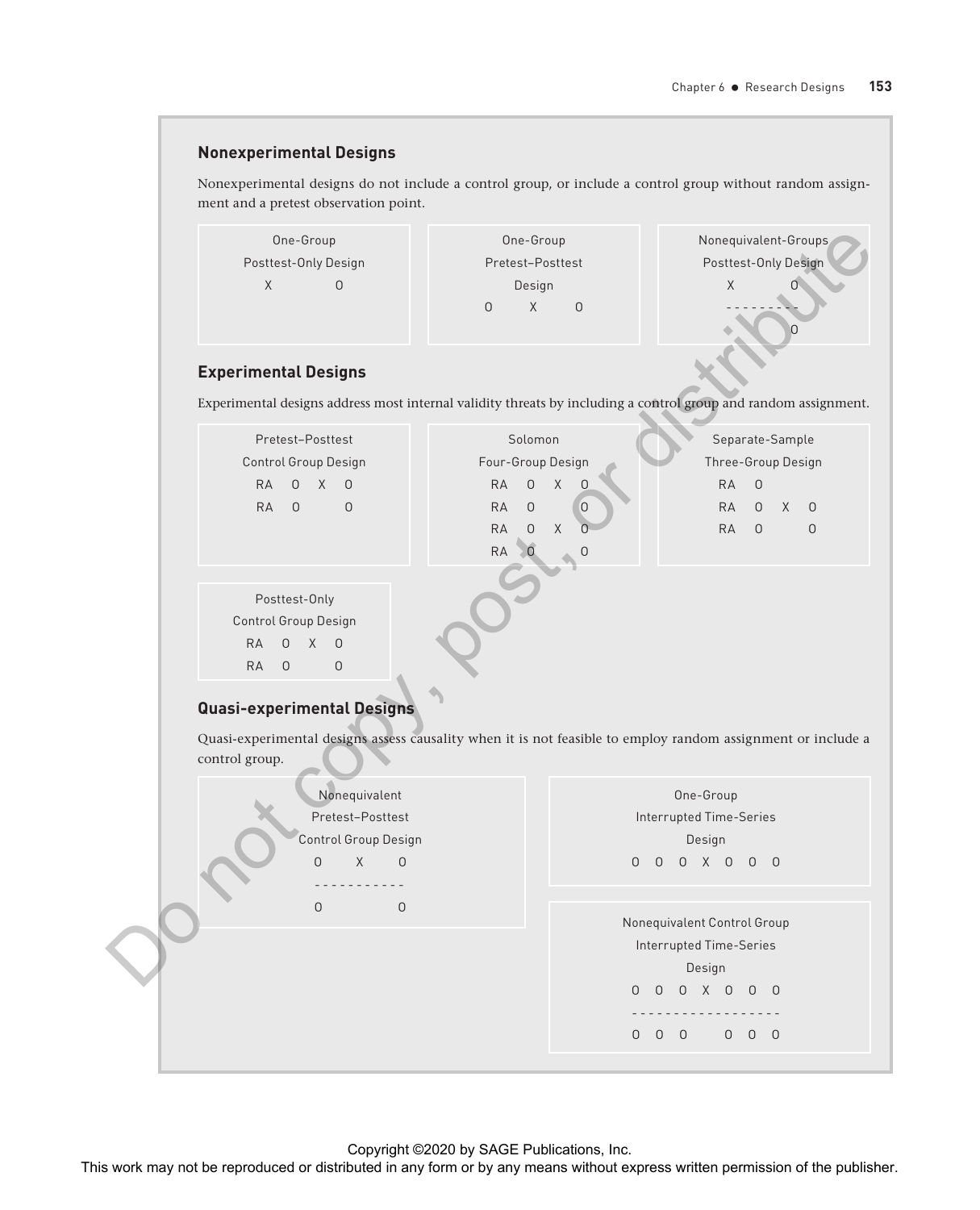#### **Design Variations**

- Staggered starts
- Switching replications
- **Counterbalancing**

# **Review and Apply**

- 1. Review the research plan you developed in the "Review and Apply" section of Chapter 1 or 3. If you did not do that previously, either do it now or identify a health-related problem that interests you.
	- a. Briefly describe a treatment that you propose might improve outcomes for the target population.
	- b. Develop a causal research design to assess the treatment's effectiveness, and present your design in a diagram.
	- c. Consider each potential design threat to internal validity, and explain why it is or is not likely to influence results from your design.
	- d. For each potential design threat that applies, describe how you would address it in your study.
	- e. Would you describe your study as an efficacy or effectiveness trial? Explain why.
- 2. Suppose you have been asked to evaluate the relationship abuse prevention course that was presented as an example in this chapter. The research plan will use a nonequivalent pretest– posttest control group design (see Box 6.16) to compare pretest and posttest observations from students who complete the course and students at a control college. The course must be implemented during the fall semester. However, owing to administrative reasons, it is discovered that data may not be collected at the control college until spring semester. It is too late to identify and negotiate access to a substitute control college. Thus, the research design must **Constitution Constitution** Constitution  $\theta$  The results of the reproduced in the distribution or the reproduced in any form or by any form or by any form or by any means with  $\theta$  the results of the publisher. This was

be modified as depicted in the diagram below, with only a single control group observation at posttest.

O X O

In addition to nonequivalent groups, identify the internal validity threats to this modified design, and describe how you would take them into consideration when assessing the study's results.

- - - - - - - - - - - - - - - - - - - - - - - - - - - - - - - **O** and the contract of the contract of the contract of the contract of the contract of the contract of the contract of the contract of the contract of the contract of the contract of the contract of the contract of the co

- 3. You have been asked to evaluate an ongoing health education program that was initiated two years ago. Describe the research design you would employ, and assess its internal and external validity.
- 4. A county health department in a metropolitan area will implement a health behavior intervention program starting six months from now. Because of ethical and political concerns, the program will be available to all county residents, although it is expected that not all residents for whom the program is appropriate will participate in it.
	- a. What research design would you recommend to evaluate the program's impact over the first two years during which it is provided?
	- b. Explain why you recommend that design.
	- c. Assess the design's internal validity.
	- d. Assess the design's external validity.